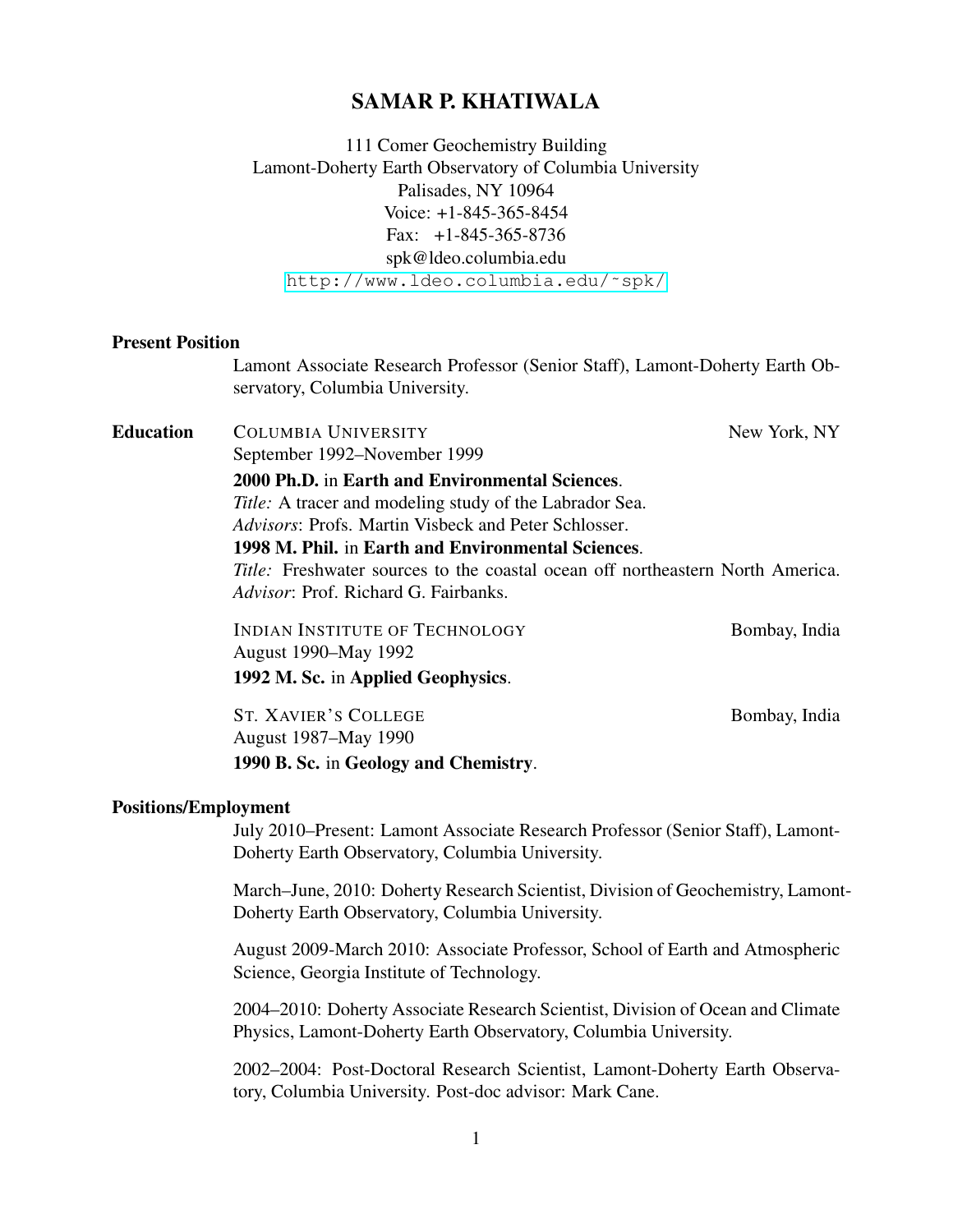1999–2002: William Z. Leavitt Post-Doctoral Fellow, Department of Earth, Atmospheric and Planetary Sciences, Massachusetts Institute of Technology. Post-doc advisor: Carl Wunsch.

### Visiting Appointments

September, 2009–July, 2010, Visiting Scientist in Trace Gas Research Group, Center for Atmospheric and Oceanic Studies, Tohoku University, Sendai, Japan.

May–June 2007, Visiting Scientist at IFM-GEOMAR/University of Kiel, Kiel, Germany.

Awards William Z. Leavitt Career Development Fellowship, Massachusetts Institute of Technology, 1999–2002.

> Heezen Prize for Excellence in Academics and Research, Columbia University, 1999.

Faculty Fellow, Columbia University, 1992–1999.

Memberships American Geophysical Union; Society of Industrial and Applied Mathematics.

### **Publications**

### Published and submitted articles

[1] Khatiwala, S., T. Tanhua, S. Mikaloff Fletcher, M. Gerber, S. C. Doney, H. D. Graven, N. Gruber, G. A. McKinley, A. Murata, A. Ríos, C. L. Sabine, and J. L Sarmiento (2012). Global ocean storage of anthropogenic carbon, *Submitted to Biogeoscience (special issue: REgional Carbon Cycle Assessment and Processes (RECCAP))*.

[2] Wanninkhof, R., G.-H. Park, T. Takahashi, C. Sweeney, R. A. Feely, Y. Nojiri, N. Gruber, G. A. McKinley, A. Lenton, C. Le Quéré, C. Heinze, J. Schwinger, H. D. Graven, S. Khatiwala, and S. C. Doney (2012). Global ocean carbon uptake: magnitude, variability and trends, *Submitted to Biogeoscience (special issue: REgional Carbon Cycle Assessment and Processes (RECCAP))*.

[3] Graven, H. D., N. Gruber, R. Key, S. Khatiwala, and X. Giraud (2012). Changing controls on oceanic radiocarbon: New insights on shallow-to-deep ocean exchange and anthropogenic  $CO<sub>2</sub>$  uptake. *Accepted for publication in J. Geophys. Res.*.

[4] Sabine, C. L., R. A. Feely, R. Wanninkhof, T. Takahashi, S. Khatiwala, and G.-H. Park (2012). The Global Carbon Cycle, *in State of the Climate in 2011*, *Submitted to Bull. Amer. Meteor. Soc.*.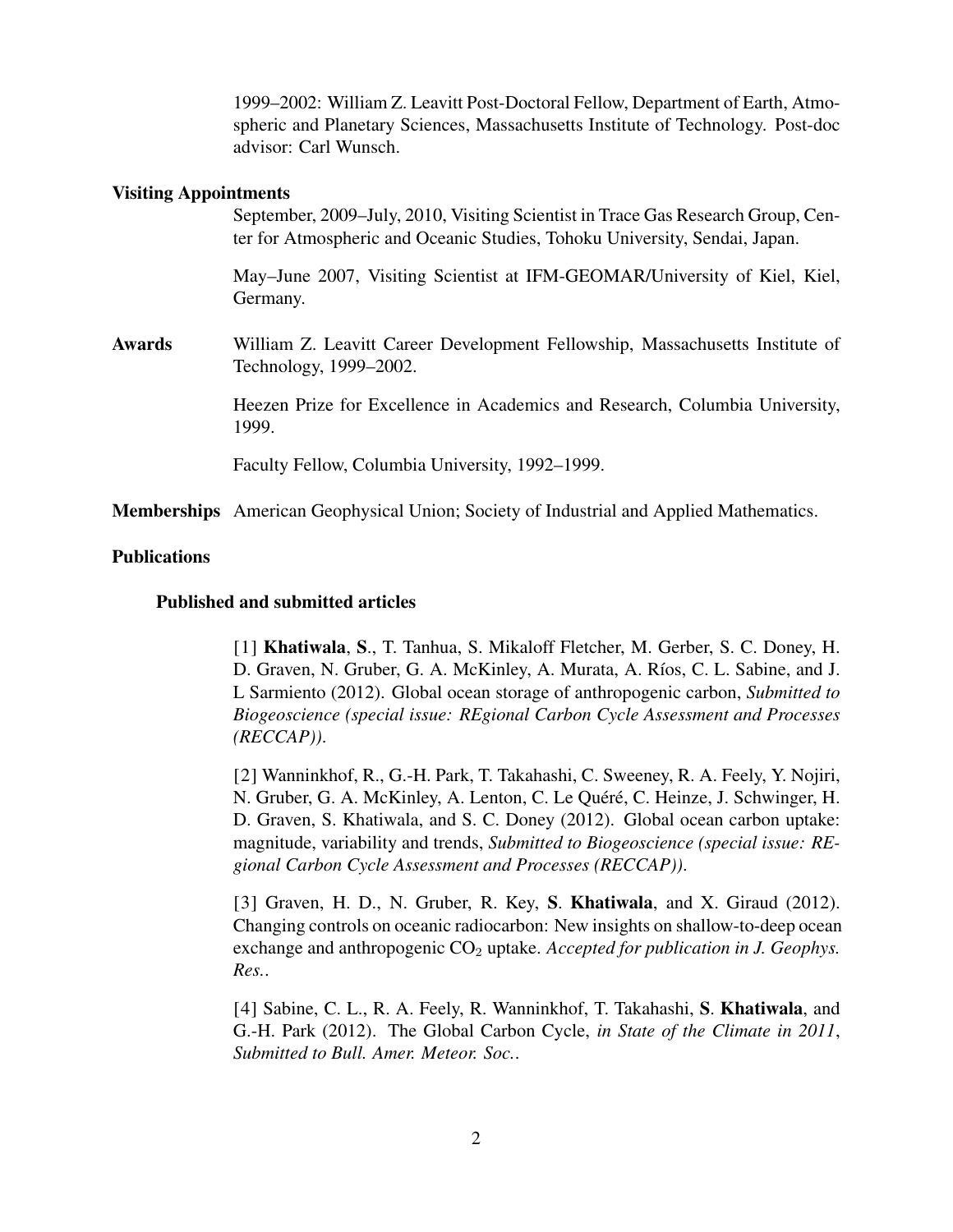[5] Wang,  $D<sup>1</sup>$  $D<sup>1</sup>$  $D<sup>1</sup>$ , S. Khatiwala, and M. A. Cane (2012). Present and future source regions and transit time distributions of Pacific equatorial thermocline waters. *Submitted to J. Geophys. Res.*.

[6] Kriest, I., A. Oschlies, and S. Khatiwala (2012). Sensitivity analysis of simple global biogeochemical models. *Glob. Biogeochem. Cycles*, [doi:10.1029/](doi: 10.1029/2011GB004072) [2011GB004072](doi: 10.1029/2011GB004072).

[7] Wang, S.<sup>[1](#page-0-0)</sup>, J. K. Moore, F. Primeau, and S. Khatiwala (2012). Simulation of anthropogenic  $CO<sub>2</sub>$  uptake in the CCSM3.1 ocean circulation-biogeochemical model: Comparison with data-based estimates. *Biogeoscience*, 9, 1321-1336.

[8] Khatiwala, S., F. Primeau, and M. Holzer (2012). Ventilation of the deep ocean constrained with tracer observations and implications for radiocarbon estimates of ideal mean age. *Earth Planet. Sci. Lett.*, 325-326, [doi:10.1016/j.](doi:10.1016/j.epsl.2012.01.038) [epsl.2012.01.038](doi:10.1016/j.epsl.2012.01.038).

[9] Sabine, C. L. et al. (2011). Ocean Chemistry Changes, *in Chapter 3: Ocean Observations*, *IPCC 5th Assessment Report, submitted*.

[10] Feely, R. A. et al. (2011). The Ocean, *in Chapter 6: Carbon and Other Biogeochemical Cycles*, *IPCC 5th Assessment Report, submitted*.

[11] Sabine, C. L., R. A. Feely, R. Wanninkhof, T. Takahashi, S. Khatiwala, and G.-H. Park (2011). The Global Carbon Cycle, *in State of the Climate in 2010*, *Bull. Amer. Meteor. Soc.*, 92 (6), S100-S105.

[12] Nicholson, D. P., S. R. Emerson, S. Khatiwala, and R. C. Hamme (2011). An inverse approach to estimate bubble-mediated air-sea gas flux from inert gas measurements. *Proc. of the 6th International Symposium on Gas Transfer at Water Surfaces*, Kyoto University Press, Kyoto, Japan.

[13] Kriest, I., S. Khatiwala, and A. Oschlies (2010). Assessment of simple global marine biogeochemical models of increasing complexity. *Prog. Oceanogr.*, 86, <doi:10.1016/j.pocean.2010.05.002>.

[14] Sabine, C. L., R. A. Feely, R. Wanninkhof, T. Takahashi, S. Khatiwala, and G.-H. Park (2010). The Global Carbon Cycle, *in State of the Climate in 2009*, *Bull. Amer. Meteor. Soc.*, 91 (6), S71-S75.

[15] Carlson, C. A., D. A. Hansell, N. B. Nelson, D. A. Siegel, W. M. Smethie, Jr., S. Khatiwala, M. M. Meyers, and E. Halewood (2010). Dissolved organic carbon export and subsequent remineralization in the mesopelagic and bathypelagic realms of the North Atlantic basin. *Deep Sea Res. II*, 57, [doi:](doi:10.1016/j.dsr2.2010.02.013) [10.1016/j.dsr2.2010.02.013](doi:10.1016/j.dsr2.2010.02.013).

<span id="page-2-0"></span><sup>&</sup>lt;sup>1</sup>Student is first author.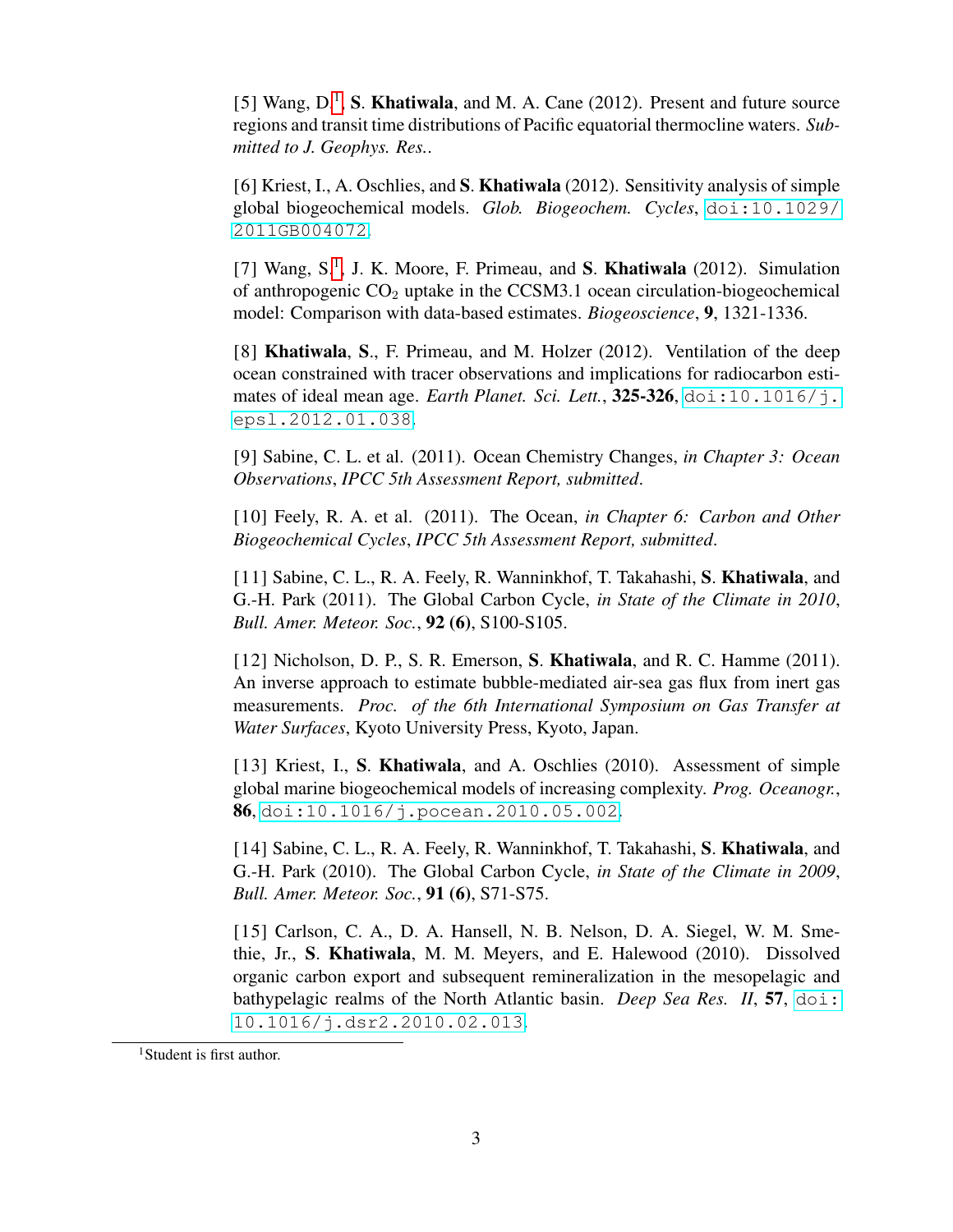[16] Holzer, M., F. Primeau, W. Smethie, and S. Khatiwala (2010). Where and how long ago was water in the western North Atlantic ventilated? Maximumentropy inversions of bottle data from WOCE line A20. *J. Geophys. Res.*, 115, <doi:10.1029/2009JC005750>.

[17] Khatiwala, S., F. Primeau, and T. M. Hall (2009). Reconstruction of the history of anthropogenic  $CO_2$  concentrations in the ocean. *Nature*, **462**, [doi:10.](doi: 10.1038/nature08526) [1038/nature08526](doi: 10.1038/nature08526). (See associated "Making the Paper" story in the same issue ([http://www.nature.com/nature/journal/v462/n7271/full](http://www.nature.com/nature/journal/v462/n7271/full/7271250a.html)/ [7271250a.html](http://www.nature.com/nature/journal/v462/n7271/full/7271250a.html)), and media coverage in *The New York Times*([http://www.](http://www.nytimes.com/2009/11/19/science/earth/19oceans.html?_r=1&hpw) [nytimes.com/2009/11/19/science/earth/19oceans.html?\\_r=1&hpw](http://www.nytimes.com/2009/11/19/science/earth/19oceans.html?_r=1&hpw)), *Time Magazine* ([http://www.time.com/time/health/article/0,85](http://www.time.com/time/health/article/0,8599,1940391,00.html)99, [1940391,00.html](http://www.time.com/time/health/article/0,8599,1940391,00.html)), *National Geographic* ([http://news.nationalgeog](http://news.nationalgeographic.com/news/2009/11/091118-oceans-carbon-sink-global-warming.html)raphic. [com/news/2009/11/091118-oceans-carbon-sink-global-warmi](http://news.nationalgeographic.com/news/2009/11/091118-oceans-carbon-sink-global-warming.html)ng. [html](http://news.nationalgeographic.com/news/2009/11/091118-oceans-carbon-sink-global-warming.html)), *NPR* ([http://www.loe.org/shows/segments.htm?programI](http://www.loe.org/shows/segments.htm?programID=09-P13-00047&segmentID=1)D= [09-P13-00047&segmentID=1](http://www.loe.org/shows/segments.htm?programID=09-P13-00047&segmentID=1)), and *German public radio* ([http://www.](http://www.dradio.de/dlf/sendungen/forschak/1072956/) [dradio.de/dlf/sendungen/forschak/1072956/](http://www.dradio.de/dlf/sendungen/forschak/1072956/)).

[18] Siddall, M., S. Khatiwala, T. van de Flierdt, K. Jones, S. Goldstein, S. Hemming, and R. F. Anderson (2008). Towards explaining the Nd paradox using reversible scavenging in an ocean general circulation model. *Earth Planet. Sci. Lett.*, 274, 448–461.

[[1](#page-3-0)9] Jones, K.<sup>1</sup>, S. Khatiwala, T. van de Flierdt, S. Hemming, and S. Goldstein (2008). Modeling the distribution of Nd isotopes in the oceans using an offline ocean general circulation model. *Earth Planet. Sci. Lett.*, 272, 619–619.

[20] Khatiwala, S. (2008). Fast spin up of ocean biogeochemical models using matrix-free Newton-Krylov. *Ocean Modelling*, 23, 121–129.

[2[1](#page-0-0)] Merlis, T.<sup>1</sup> and S. Khatiwala (2008). Fast dynamical spin-up of ocean general circulation models using Newton-Krylov methods. *Ocean Modelling*, 21, 97– 105.

[22] Khatiwala, S. (2007). A computational framework for simulation of biogeochemical tracers in the ocean. *Glob. Biogeochem. Cycles*, 21, GB3001, <doi:10.1029/2007GB002923>.

[23] Nelson, N. B., D. A Siegel, C. A. Carlson, C. Swan, W. M. Smethie, and S. Khatiwala (2007). Hydrography of chromophoric dissolved organic matter in the North Atlantic, *Deep Sea Res. I*, 54, 710–731.

[24] Terenzi, F.<sup>[1](#page-0-0)</sup>, T. M. Hall, S. Khatiwala, C. B. Rodehacke, and D. A. LeBel (2007). Uptake of natural and anthropogenic carbon by the Labrador Sea. *Geophys. Res. Lett.*, 34, <doi:10.1029/2006GL028543>.

<span id="page-3-0"></span><sup>&</sup>lt;sup>1</sup>Student is first author.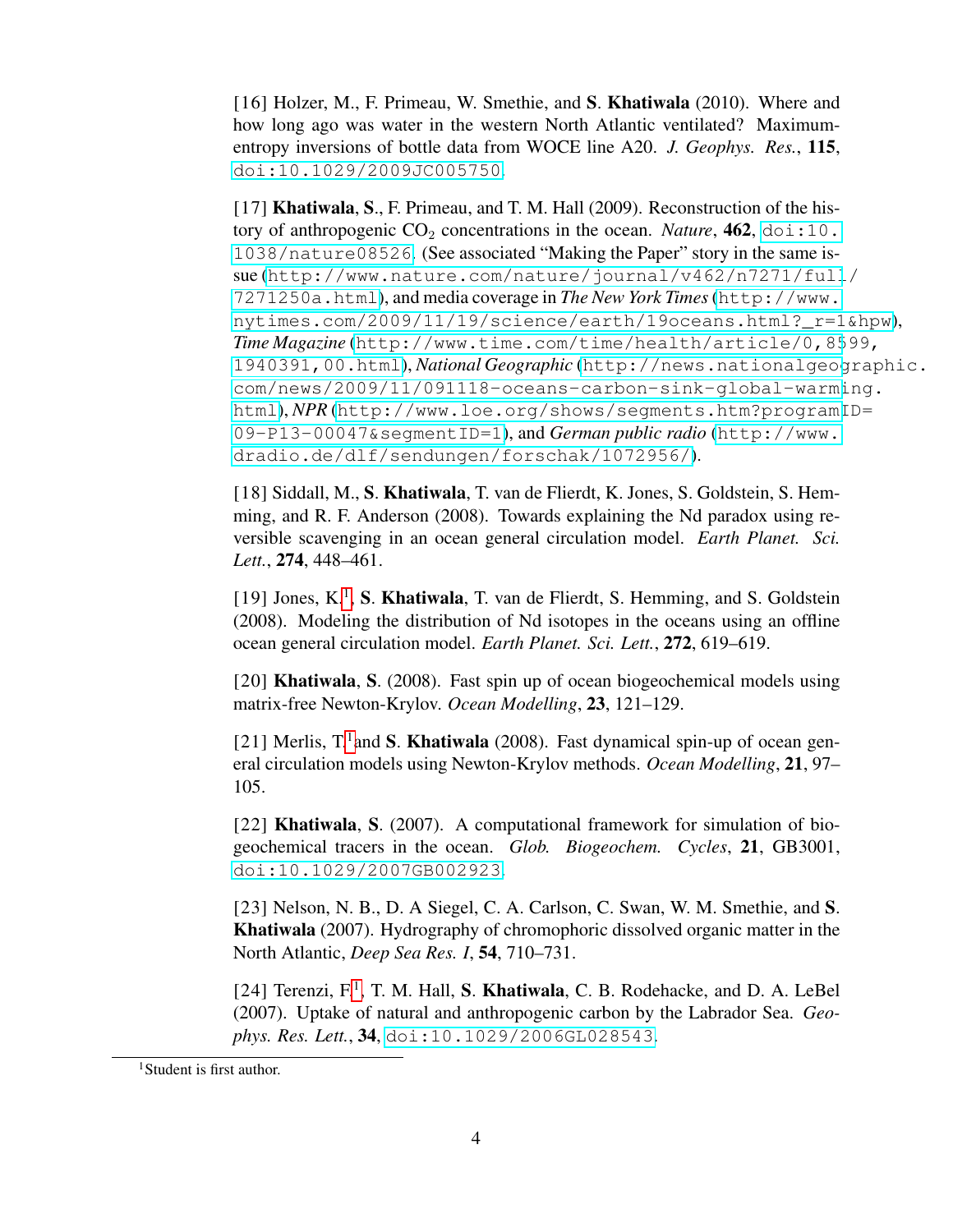[25] Khatiwala, S., M. Visbeck, and M. Cane (2005). Accelerated simulation of passive tracers in ocean circulation models. *Ocean Modelling*, 9, 51–69.

[26] Hall, T. M., D. W. Waugh, T. W. N. Haine, P. E. Robbins, and S. Khatiwala (2004). Estimates of anthropogenic carbon in the Indian Ocean with allowance for mixing and time-varying air-sea CO<sup>2</sup> disequilibrium. *Global Biogeochem. Cycles*, 18, <doi:10.1029/2003GB002120>.

[27] Khatiwala, S. (2003). Generation of internal tides in an ocean of finite depth: analytical and numerical calculations. *Deep Sea Res. I*, 50, 3–21.

[28] Schörghofer, N., O. Aharonson, and **S. Khatiwala** (2002). Slope streaks on Mars: Correlations with surface properties and the potential role of water. *Geophys. Res. Letts.*, 29, <doi:10.1029/2002GL015889>.

[29] Khatiwala, S., P. Schlosser, and M. Visbeck (2002). Rates and mechanisms of water mass transformation in the Labrador Sea as inferred from tracer observations. *J. Phys. Oceanogr*, 32, 666–686.

[30] Schlosser, P., R. Newton, B. Ekwurzel, S. Khatiwala, R. Mortlock, and R. Fairbanks (2002). Decrease of river runoff in the upper waters of the Eurasian Basin, Arctic Ocean, between 1991 and 1996: Evidence from δ<sup>18</sup>Odata. *Geophys*. *Res. Letts.*, 29, <doi:10.1029/2001GL013135>.

[31] **Khatiwala, S., B. E. Shaw, and M. A. Cane (2001). Enhanced sensitivity of** persistent events to weak forcing in dynamical and stochastic systems: Implications for climate change. *Geophys. Res. Letts.*, 28, 2633–2636.

[32] Khatiwala, S., M. Visbeck, and P. Schlosser (2001). Age tracers in an ocean GCM. *Deep-Sea Res. I*, 48, 1423–1441.

[33] Khatiwala, S. and M. Visbeck (2000). An estimate of the eddy-induced circulation in the Labrador Sea. *Geophys. Res. Letts.*, 27, 2277–2280.

[34] Schlosser, P., B. Ekwurzel, S. Khatiwala, R. Newton, W. Maslowski, and S. Pfirman (2000). Tracer studies of the Arctic freshwater budget. *In: Freshwater balance of the Arctic Ocean*, NATO, ed. E. L. Lewis.

[35] Schlosser, P., R. Bayer, G. Bönisch, L. Cooper, B. Ekwurzel, W. J. Jenkins, S. Khatiwala, S. Pfirman, and W. M. Smethie (1999). Pathways and mean residence times of dissolved pollutants in the ocean derived from transient tracers and stable isotopes. *Science of the Total Environment*, 237/238, 15–30.

[36] Khatiwala, S., R. G. Fairbanks, and R. Houghton (1999). Freshwater sources to the coastal ocean off northeastern North America: Evidence from  $H_2^{18}O/H_2^{16}O$ . *J. Geophys. Res.*, 104, 18241–18255.

[37] Weppernig, R., P. Schlosser, S. Khatiwala, and R. G. Fairbanks (1996). Isotope data from Ice Station Weddell: Implications for deep water formation in the Weddell Sea. *J. Geophys. Res.*, 101, 25723–25739.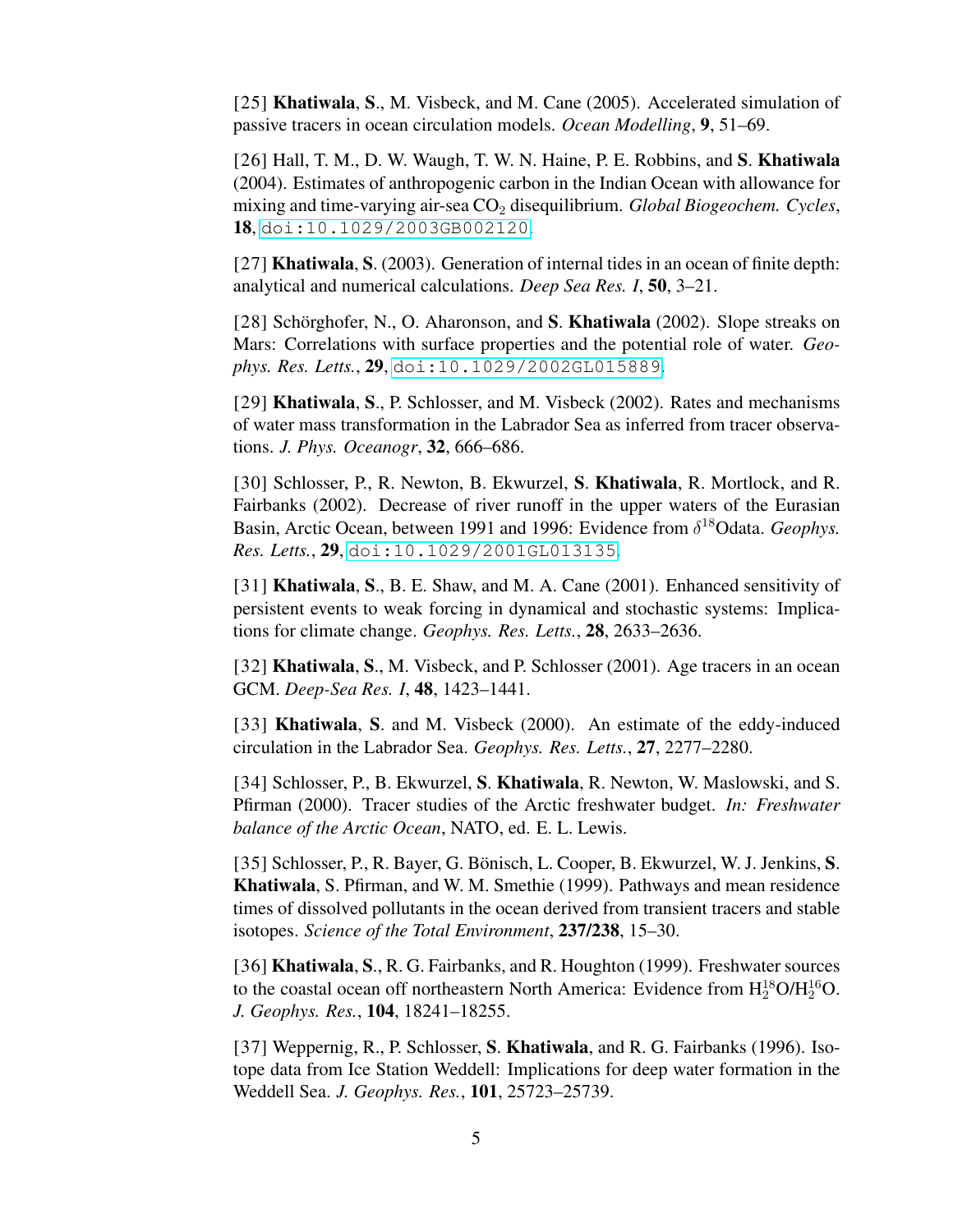# Manuscripts in preparation

[38] Khatiwala, S, T. Tanhua, C. Sabine, and R. A. Feely. Ocean acidification over the industrial era constrained by tracer observations.

[39] Khatiwala, S., M. Holzer, and F. Primeau. Ventilation and re-ventilation time scales and pathways for water and anthropogenic  $CO<sub>2</sub>$  in the ocean.

[40] Landers, J.<sup>[1](#page-5-0)</sup>, F. Terenzi, and S. Khatiwala. Transient dynamics of the atmospheric airborne fraction in a carbon cycle model.

[41] Khatiwala, S. An iterative method for the fast dynamical spin-up of ocean general circulation models.

### Pending Proposals

NASA ROSES Sensitivity of the NASA-GISS Earth System Model to parameterizations of the ocean biological pump, \$828,910. (co-PI; with Anastasia Romanou.) (Submitted 2012.)

NASA ROSES Toward a Mechanistic Understanding of the Ocean Biological Pump and its Response to Climate Change: Exploiting GPU Hardware for Climate Research, \$388,512. (PI; with Norbert Schörghofer.) (Submitted 2012.)

# Funded Proposals

NSF OCE Collaborative Research: Assessing Climate Model Simulations of Last Glacial Maximum Ocean Circulation with Carbon Isotopes, \$274,888. (PI; with Andreas Schmittner, OSU.) (Recommended for funding 2012.)

NSF OCE-1129973 Collaborative Research: An Inverse and Forward Global Modeling Synthesis of Noble Gases to Better Quantify Biogeochemical Cycles, \$162,457. (Co-PI; with David Nicholson, WHOI.) (Funded 2011.)

NSF OCE-1060804 Constraining the Past and Future Ocean Sink of Anthropogenic Carbon with Observations, \$467,174. (Funded 2011.)

Teragrid OCE-080002 Simulating changes in subtropical-tropical thermocline water mass exchange under global warming. NSF Teragrid Medium Resource Allocations Committee (MRAC) for 270,000 SUs of supercomputer time on TACC Ranger.

Lamont Climate Center Simulating changes in subtropical-tropical water mass exchange under global warming using the transport matrix method, \$7,800. Seed money for new research project. (Funded 2009.)

<span id="page-5-0"></span><sup>&</sup>lt;sup>1</sup>Student is first author.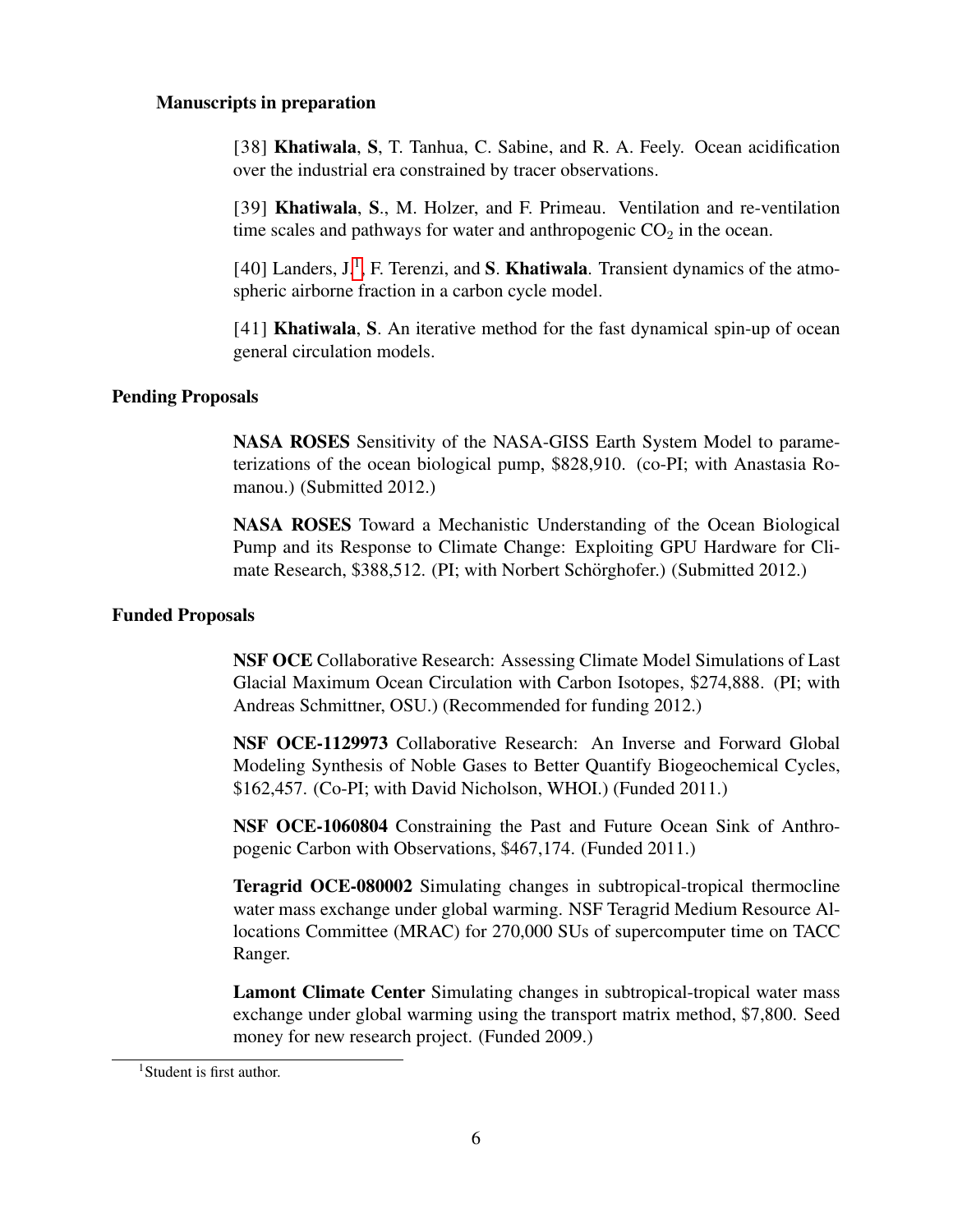NSF OCE-0824635 Collaborative Research: Fast Spin Up of Ocean General Circulation Models Using Newton-Krylov Methods, \$361,750. (Lead PI; with Carl Wunsch and Patrick Heimbach, MIT.) (Funded 2008.)

Teragrid OCE-080001 Computation of forward and adjoint Green functions in the ocean using an offline tracer model. NSF Teragrid Medium Resource Allocations Committee (MRAC) for 550,000 SUs of supercomputer time on TACC Ranger.

Teragrid OCE-090001 Simulating changes in the tropical-subtropical water mass exchange under global warming using the adjoint transit time distribution method. NSF Teragrid Development Allocations Committee (DAC) for 30,000 SUs of supercomputer time on TACC Lonestar.

NSF OCE-0727229 Collaborative Research: New Diagnostics of Water-Mass Ventilation Estimated from Tracer Data, \$413,917. (Co-PI; with Mark Holzer, NASA/GISS.) (Funded 2007.)

NSF OCE-0623611 Collaborative Research: Understanding Tidal Resonances in the Present-Day and Ice-Age Oceans, \$200,432. (Lead PI; with Brian Arbic, U. Texas.) (Funded 2006.)

Teragrid OCE070000T Global Estimates of Past and Future Uptake of Anthropogenic Carbon by the Ocean. NSF Teragrid Development Allocations Committee (DAC) for 30,000 SUs of supercomputer time on TACC Lonestar.

NSF OCE-0623366 Collaborative Research: Global Estimates of Past and Future Uptake of Anthropogenic Carbon by the Ocean, \$384,173. (Co-PI; with Timothy Hall, NASA/GISS.) (Funded 2006.)

Lamont Climate Center Improved Parametrization of Gas Exchange in Global Ocean Models, \$5,500. Funds to support undergraduate research. (2006.)

Columbia University Initiatives in Science and Engineering Newton-Krylov Methods for Fast Dynamical Spin up of Ocean Climate Models, \$55,098. (Lead PI; with David Keyes, APAM, and Mark Cane, LDEO.) Seed money for new research project. (2005.)

Lamont Climate Center A Monte Carlo Approach to Climate Modeling, \$6,000. Funds to support undergraduate research. (2005.)

NSF OCE-0449703 Accelerated Dynamical Spin Up of Ocean General Circulation Models, \$80,397 (Funded 2004.)

Lamont Climate Center The Glacial Ocean Circulation in a Coupled Climate Model: Comparison with Paleoproxy Records, \$5,800. Funds to support undergraduate research. (2004.)

NOAA Establishment of the Cooperative Institute for Climate Applications and Research. (Co-PI; with Yochanan Kushnir, LDEO.) (Funded 2003.)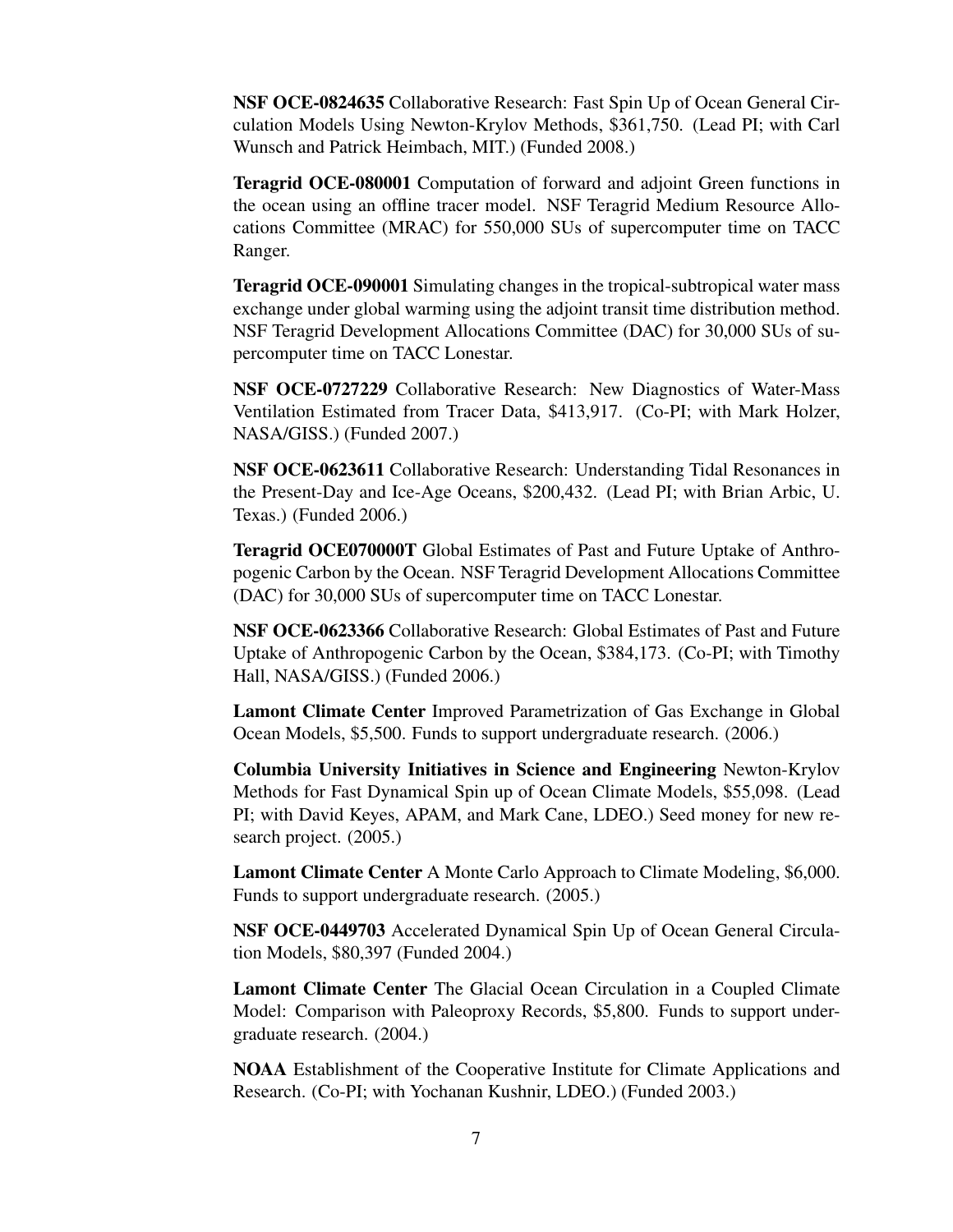NSF OCE-0336808 Collaborative Research: Interaction of Eddies with Mixedlayers, \$99,330. (Co-PI; with Raffaele Ferrari, MIT.) (Funded 2003.)

NSF ATM-0233853 Sensitivity of Persistence Characteristics of Atmospheric Weather Regimes, \$459,522. (Lead PI; with Lorenzo Polvani and Mark Cane.) (Funded 2003.)

Lamont Climate Center Accelerated Simulation of Passive Tracers in Ocean Circulation Models, \$3,400. Funds to support undergraduate research. (2003.)

Abstracts Graven, H. D., N. Gruber, R. Key, S. Khatiwala, and X. Giraud (2012). Changing controls on oceanic radiocarbon: New insights on shallow-to-deep ocean exchange and anthropogenic  $CO<sub>2</sub>$  uptake, 21st International Radiocarbon Conference, Paris.

> Plancherel, Y., X. Zheng, S. Khatiwala, and G. Henderson (2012). A global perspective on the distribution of the lanthanides in the ocean: influence of boundary sources and role of the internal particle field, Ocean Carbon and Biogeochemistry Workshop, Woods Hole.

> Khatiwala, S., T. Tanhua, C. Sabine, and R. Feely (2012). Ocean acidification over the industrial era constrained from tracer observations, 2nd International Symposium, Effects of Climate Change on the World's Oceans, Yeosu.

> Pardo, P. C., F. F. Perez, A. Velo, S. Khatiwala, and A. F. Ríos (2012). Anthropogenic  $CO<sub>2</sub>$  estimates in the Southern Ocean: storage partitioning in the different water masses. EGU General Assembly, Vienna.

> Ríos, A. F., A. Velo, R. Steinfeldt, S. Khatiwala, L. Bopp, and F. F. Perez (2012). Comparisons of anthropogenic  $CO<sub>2</sub>$  storage between models and observations in the North Atlantic Ocean EGU General Assembly, Vienna.

> Graven, H., N. Gruber, R. Key, and S. Khatiwala (2012). Changing controls on oceanic radiocarbon: New insights on shallow-to-deep ocean exchange and anthropogenic  $CO<sub>2</sub>$  uptake. AGU Ocean Sciences Meeting, Salt Lake City.

> Khatiwala, S., X. Zheng, T. Jokulsdottir, and G. Henderson (2011). Modeling the distribution of rare earth elements in the ocean: sensitivity to scavenging processes and particle fluxes. GEOTRACES Data-Model Synergy Workshop, Barcelona.

> Sabine, C., S. Khatiwala, T. Tanhua, K. Lee, and R. Feely (2011). Increasing anthropogenic  $CO<sub>2</sub>$  inventories in the ocean. WCRP Open Science Conference, Devner.

> Wang, S.<sup>[1](#page-7-0)</sup>, J. K. Moore, F. W. Primeau, and S. Khatiwala (2011). Anthropogenic carbon and assessment of the maximum entropy method. 16th Annual CESM Workshop, Breckenridge.

<span id="page-7-0"></span><sup>&</sup>lt;sup>1</sup>Student is first author.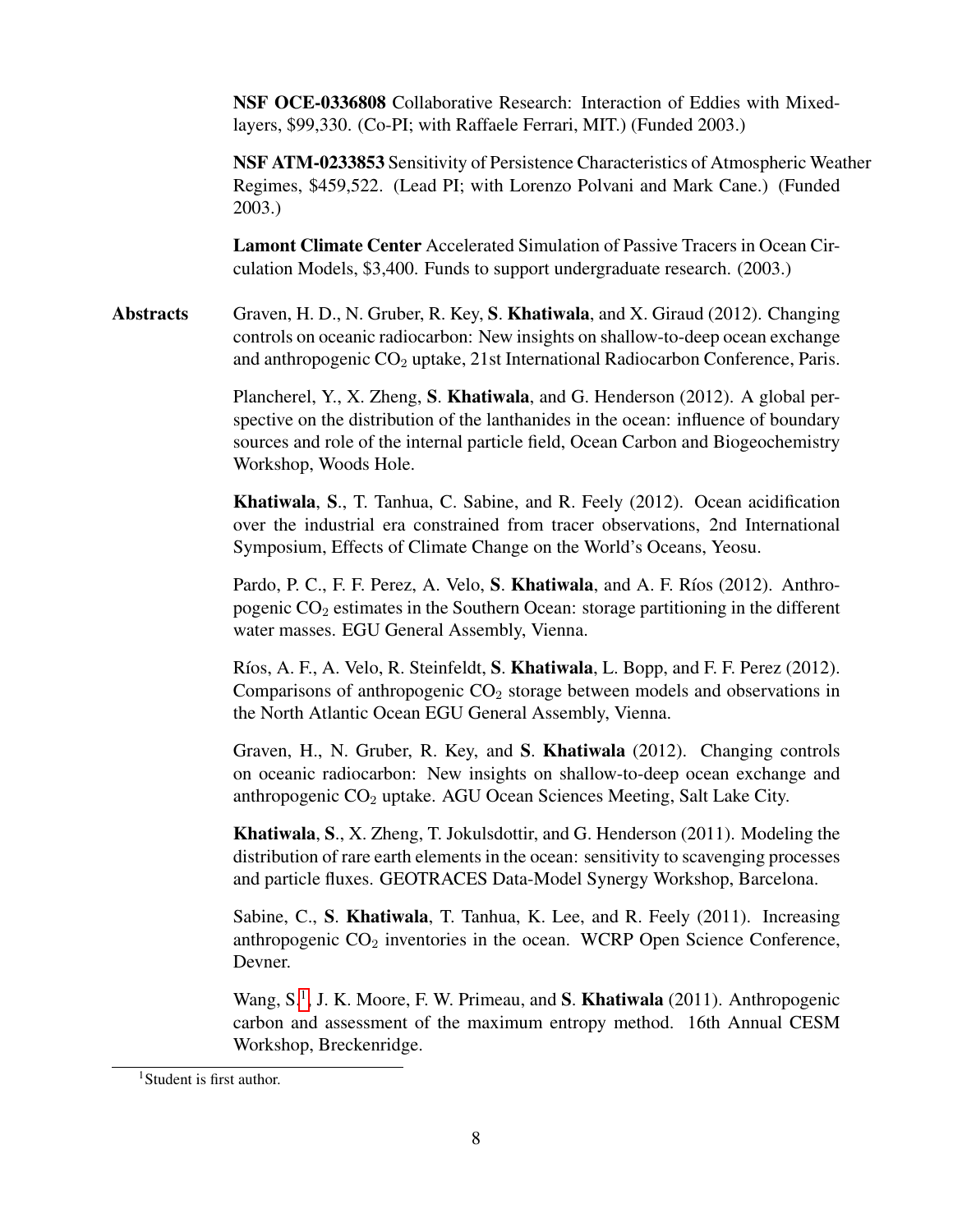Tanhua, T., S. Khatiwala, C. L. Sabine (2011). Carbon changes in the interior ocean. Joint SOLAS-IMBER-IOCCP Meeting on The Ocean Carbon Cycle at a Time of Change: Synthesis and Vulnerabilities, UNESCO, Paris.

Oschlies, A., I. Kriest, O. Duteil, W. Koeve, and S. Khatiwala (2011). Assessing the marine biogeochemistry component of global ocean carbon models. EGU General Assembly, Vienna.

Duteil, O., I. Kriest, S. Khatiwala, and A. Oschlies (2011). Coupling of a complex biogeochemical model with the Transport Matrix Method : quantification of the impact of margin iron input on the ecosystem. EGU General Assembly, Vienna.

Khatiwala, S., F. Primeau, and M. Holzer (2010). Role of ocean ventilation in setting regional patterns of uptake and storage of anthropogenic  $CO<sub>2</sub>$ : insights from inverse estimates of the ocean's transport Green function. *EOS Trans. AGU*. (AGU Fall Meeting, San Francisco.)

Kriest, I., A. Oschlies, and S. Khatiwala (2010). Sensitivity of global biogeochemical models to the parameterization of organic matter production and export: remineralization length scale versus production parameters. *EOS Trans. AGU*. (AGU Fall Meeting, San Francisco.)

Carlson, C. A., D. A. Hansell, N. B. Nelson, D. A. Siegel, W. M. Smethie, and S. Khatiwala (2010). Dissolved organic carbon distribution, export and subsequent remineralization in the mesopelagic and bathypelagic realms of the North Atlantic basin. *EOS Trans. AGU*. (AGU Fall Meeting, San Francisco.)

Landers, J. P.<sup>[1](#page-8-0)</sup>, F. Terenzi, and S. Khatiwala (2010). Transient response of the  $CO<sub>2</sub>$  airborne fraction to fluctuations in emissions: the role of climate-carbon feedbacks versus emissions growth rate. *EOS Trans. AGU*. (AGU Fall Meeting, San Francisco.)

Khatiwala, S. (2010). Mapping time-varying distribution of anthropogenic carbon. Invited talk at the COCOS-RECCAP Workshop on "Regional Carbon Cycle Assessment on Land and Oceans", Viterbo, Italy.

Khatiwala, S. (2010). Reconstruction of the ocean sink of anthropogenic carbon over the Industrial era. Plenary speaker at the 3rd Bi-annual Symposium Future Ocean, University of Kiel, Kiel.

Kriest, I., S. Khatiwala, and A. Oschlies (2010). The sensitivity of global biogeochemical models to different remineralisation length scales and production parameters: some attempts to constrain parameterisations of biogeochemistry. 3rd Bi-annual Symposium Future Ocean, University of Kiel, Kiel, September 2010.

Khatiwala, S., F. Primeau, and T. Hall (2010). Mapping the time-varying distribution of anthropogenic carbon in the ocean with Green functions. Invited talk at the AGU Ocean Sciences Meeting, Portland.

<span id="page-8-0"></span><sup>&</sup>lt;sup>1</sup>Student is first author.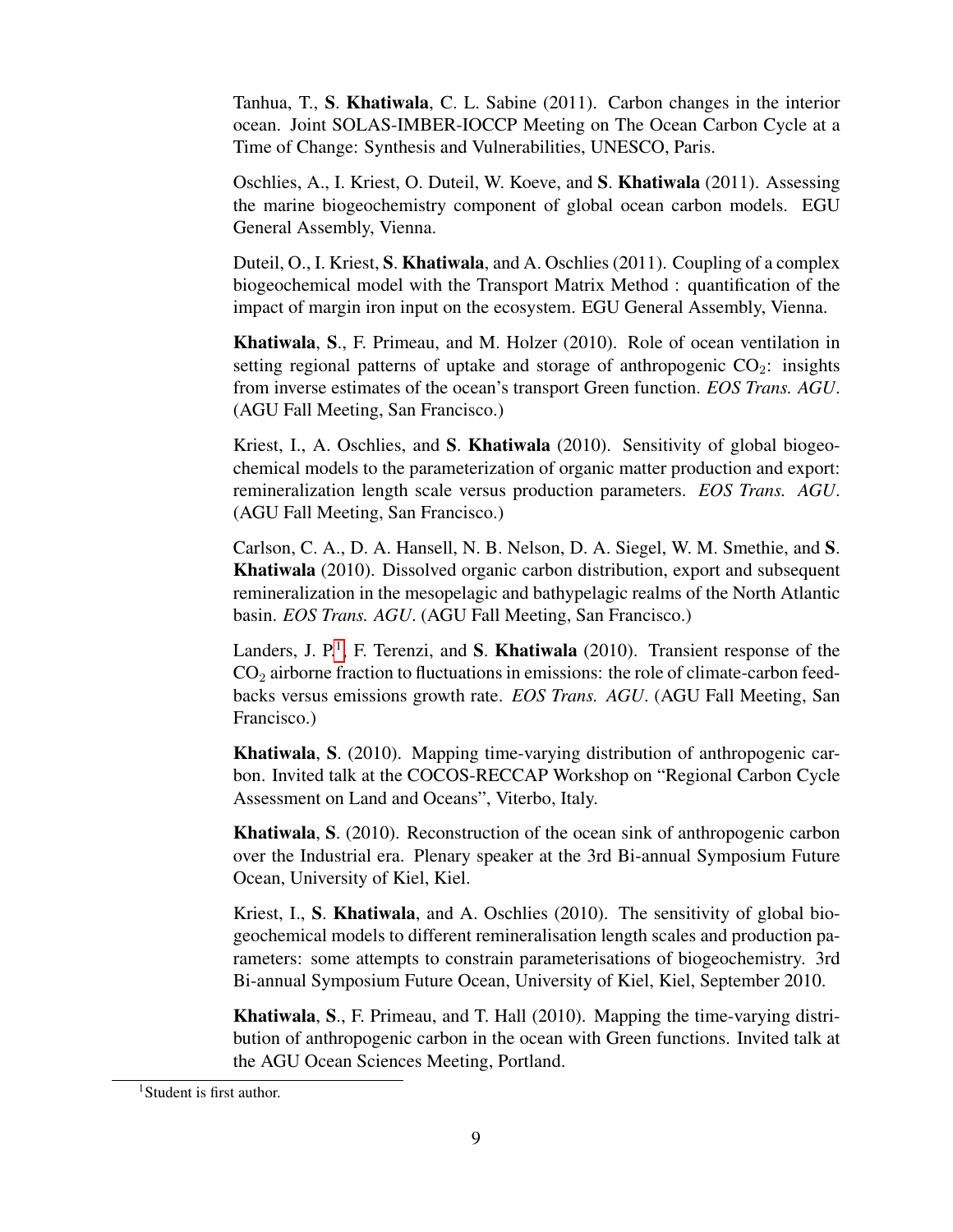Khatiwala, S. and T. Arsouze (2010). Ventilation and reexposure pathways and time scales of oxygen minimum zone waters and their response to global warming. AGU Ocean Sciences Meeting, Portland.

Terenzi, F.<sup>[1](#page-9-0)</sup> and S. Khatiwala (2010). Trends in Southern Ocean uptake and storage of anthropogenic  $CO<sub>2</sub>$  over the industrial era reconstructed from tracer observations. AGU Ocean Sciences Meeting, Portland.

Wang,  $D<sup>1</sup>$  $D<sup>1</sup>$  $D<sup>1</sup>$ , S. Khatiwala, and M. A. Cane (2010). Source regions and transit-time distributions of Pacific equatorial thermocline waters: consequences of a warmer climate. AGU Ocean Sciences Meeting, Portland.

Khatiwala, S., F. Primeau, and T. Hall (2009). Reconstruction of the history of anthropogenic  $CO<sub>2</sub>$  in the ocean over the industrial era. 8th International Carbon Dioxide Conference, Jena, Germany.

Kriest, I., A. Oschlies, and S. Khatiwala (2009). Parameterization of export, sinking and remineralization and its effect on simulated tracers in large scale models of marine biogeochemistry. AGU Chapman Conference on the Biological Carbon Pump of the Oceans, Brockenhurst, England.

Oschlies, A., I. Kriest, and S. Khatiwala (2009). Assessing the marine biogeochemistry component of coupled carbon-climate models. MOCA-09 Joint Assembly, Montréal.

Khatiwala, S. (2008). An observationally-based reconstruction of the 3-dimensional, time-dependent history of anthropogenic carbon in the ocean and its implications for the global carbon cycle. *EOS Trans. AGU*. (AGU Fall Meeting, San Francisco.)

Eckerle, K.<sup>[1](#page-0-0)</sup> and S. **Khatiwala** (2008). Role of eddies in controlling the uptake of anthropogenic carbon in the Southern Ocean and implications for recent claims of a decline in the ocean carbon sink. *EOS Trans. AGU*. (AGU Fall Meeting, San Francisco.)

Wang, D.<sup>[1](#page-0-0)</sup>, M. Cane, S. Khatiwala, and D. Chen (2008). Changes of the shallow Pacific Meridional Overturning Circulation under global warming. *EOS Trans. AGU*. (AGU Fall Meeting, San Francisco.)

Terenzi, F.<sup>[1](#page-0-0)</sup>, S. Khatiwala, and T. Hall (2008). Modeling the atmospheric airborne fraction in a simple carbon cycle model. (Ocean Carbon and Biogeochemistry Workshop, Woods Hole.)

Kriest, I., A. Oschlies, and S. Khatiwala (2008). Development and assessment of global marine biogeochemical models of varying complexity. 4th Scientific Computing Conference (Theme: "Data Assimilation in Geosciences") of the Institut für Informatik, University of Kiel, Kiel.

<span id="page-9-0"></span><sup>&</sup>lt;sup>1</sup>Student is first author.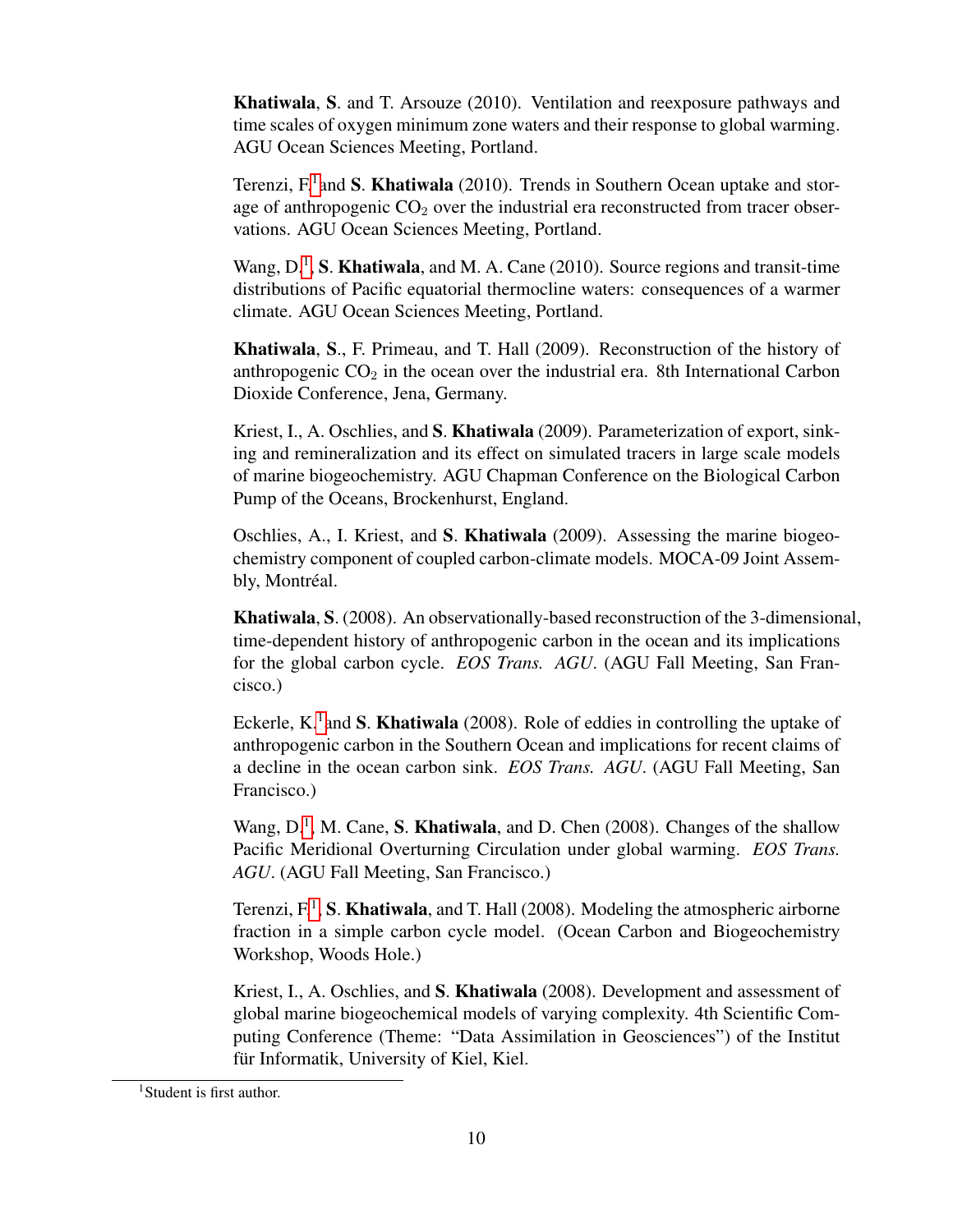Kriest, I., A. Oschlies, and S. Khatiwala (2008). Development and assessment of a model for global ecosystems. MERSEA Plenary Meeting, Institut Oceanographique, Paris.

Khatiwala, S. (2008). Global ocean uptake and storage of anthropogenic carbon estimated using transit-time distributions. Invited talk in the session on Ocean Tracers and Anthropogenic  $CO<sub>2</sub>$  at the EGU General Assembly, Vienna.

Khatiwala, S. (2008). Fast spinup of seasonally-forced global ocean biogeochemical models using matrix-free Newton-Krylov. *EOS Trans. AGU*. (AGU Ocean Sciences Meeting, Orlando.)

Fine, R. A., W. M. Smethie, J. Happell, S. Khatiwala, and A. Macdonald (2008). Beyond the DWBC, NADW pathways. *EOS Trans. AGU*. (AGU Ocean Sciences Meeting, Orlando.)

Henry-Edwards, A., J. Karstensen, S. Khatiwala, and B. Schneider (2008). A Method to determine individual water mass carbon uptakes using an inverse mixing analysis. *EOS Trans. AGU*. (AGU Ocean Sciences Meeting, Orlando.)

Jones, K.<sup>[1](#page-10-0)</sup>, S. Khatiwala, S. Goldstein, S. Hemming, and T. van de Flierdt (2007). Modeling the distribution of Nd isotopes in the oceans using an offline ocean general circulation model. *EOS Trans. AGU*. (AGU Fall Meeting, San Francisco.)

Khatiwala, S. (2007). Newton-Krylov Methods for Fast Dynamical Spinup of Ocean General Circulation Models. Invited talk for the "Minisymposium on Implicit and Adjoint Techniques in Ocean Modeling", SIAM Conference on Mathematical and Computational Issues in the Geosciences, Santa Fe.

Khatiwala, S. (2006). A Computational Framework for Simulation of Biogeochemical Tracers in the Ocean. *EOS Trans. AGU*. (AGU Fall Meeting, San Francisco.)

Terenzi, F.<sup>[1](#page-0-0)</sup>, T. Hall, S. Khatiwala, and D. LeBel (2006). Uptake of Natural and Anthropogenic Carbon by the Labrador Sea Water and the Subtropical Mode Water in the North Atlantic. *EOS Trans. AGU*. (AGU Fall Meeting, San Francisco.)

Fine, R. A., W. M. Smethie, S. Khatiwala, A. M. Macdonald, J. Happell, T. Tonhua, and J. L. Bullister (2006). Beyond the DWBC: NADW interior pathways and their variability. (Rapid Climate Change, International Science Conference, Birmingham, U.K.)

Merlis, T.<sup>[1](#page-0-0)</sup>, S. Khatiwala, and D. E. Keyes (2006). Jacobian-Free Newton-Krylov for Steady-States and Limit-Cycles of Time-Steppers. (SIAM Annual Meeting, Boston.)

Merlis, T.<sup>[1](#page-0-0)</sup> and S. Khatiwala (2006). Fast Dynamical Spin up of Ocean General Circulation Models. ("Best student paper" at AGU Spring Meeting, Baltimore.)

<span id="page-10-0"></span><sup>&</sup>lt;sup>1</sup>Student is first author.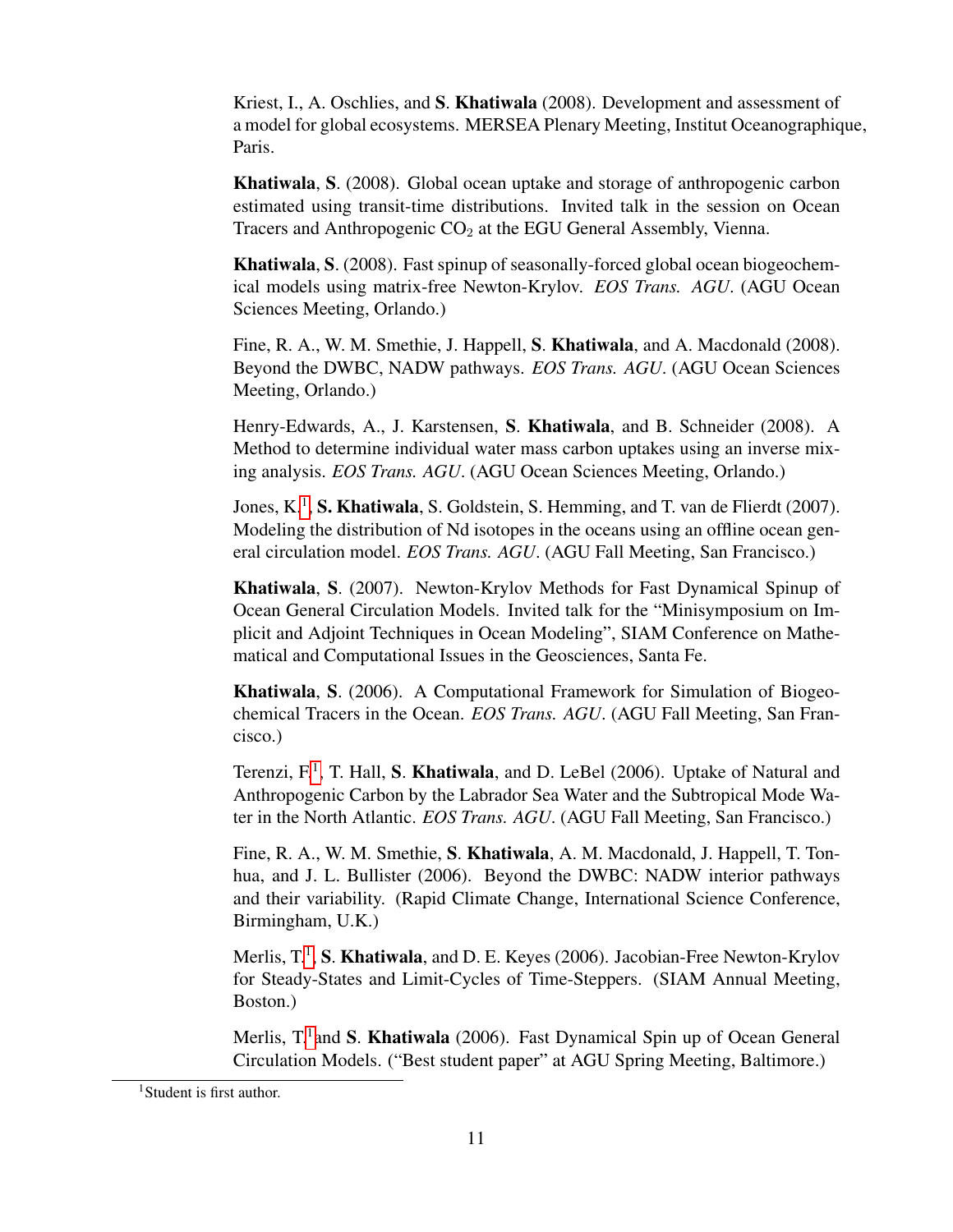Terenzi, F.<sup>[1](#page-11-0)</sup>, T. Hall, S. Khatiwala, and D. LeBel (2006). Inventory and uptake of anthropogenic carbon by Labrador Sea Water. (EGU General Assembly, Vienna.)

Khatiwala, S., T. Hall, and C. Rodehacke (2006). A Systematic Evaluation of the Transit-Time Distribution Approach to Inferring the Oceanic Uptake and Inventory of Anthropogenic Carbon and the Impact of  $SF_6$  and <sup>39</sup>Ar Observations. *EOS Trans. AGU*. (AGU Ocean Sciences Meeting, Honolulu.)

Rodehacke, C., T. Hall, and S. Khatiwala (2006). Comparison of Anthropogenic Carbon Inference Techniques: Transit Time Distributions and Classical Back-Calculation Techniques. *EOS Trans. AGU*. (AGU Ocean Sciences Meeting, Honolulu.)

Khatiwala, S., M. Visbeck, and D. Olbers (2003). Observational estimates of the eddy-diffusivity in the Antarctic Circumpolar Current. (CLIVAR Climate Process Modeling Team meeting on eddy-mixed layer interactions, National Center for Atmospheric Research, Boulder.)

Visbeck, M. and S. Khatiwala (2003). Reynolds stress observations and model simulations in a partially mixed estuary using a bottom mounted ADCP. *EOS Trans. AGU*. (EGS-AGU-EUG, Nice.)

Khatiwala, S. and M. Visbeck (2003). A novel strategy for accelerated simulation of passive tracers in ocean circulation models. *EOS Trans. AGU*. (EGS-AGU-EUG, Nice.)

Khatiwala, S. (2003). Sensitivity of atmospheric flow regimes to anthropogenic forcing: Insights from an intermediate atmospheric model. *EOS Trans. AGU*. (EGS-AGU-EUG, Nice.)

Aharonson, O., N. Schörghofer, M. I. Richardson, and S. Khatiwala (2003). Morphological and thermo-physical properties of slope streaks. (Sixth International Conference on Mars, Pasadena.)

Schörghofer, N. and S. Khatiwala (2003). Tidal conversion by rough topography. (Annual Meeting of the American Physical Society, Austin.)

Perlwitz, J., S. Khatiwala, and N. Harnik (2002). The Statistical Relationship Between the Stratospheric NAM and the Tropospheric Zonal Mean and Wave Fields. *EOS Trans. AGU*. (AGU Fall Meeting, San Francisco.)

Aharonson, O., N. Schörghofer, S. Khatiwala, and M. I. Richardson, (2002). Morphologic, topographic, and thermal analysis of slope streaks on Mars. *EOS Trans. AGU*. (AGU Fall Meeting, San Francisco.)

Khatiwala, S., P. Schlosser, and M. Visbeck (2002). Rates and mechanisms of water mass transformation in the Labrador Sea: inferences from tracer observations. (Plenary Meeting of the World Ocean Circulation Experiment, San Antonio.)

<span id="page-11-0"></span><sup>&</sup>lt;sup>1</sup>Student is first author.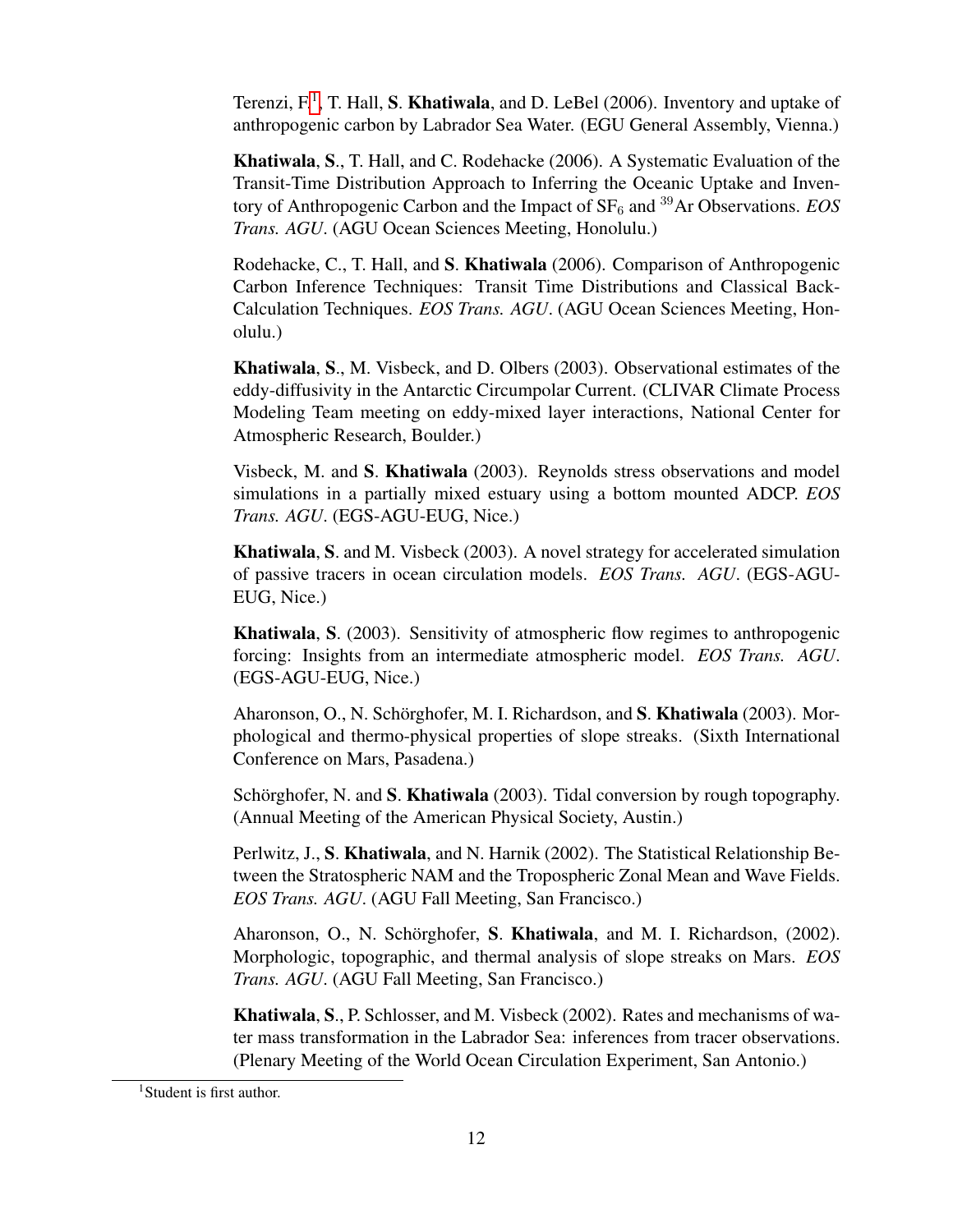Aharonson, O., S. Khatiwala, and N. Schörghofer (2002). Evidence for a water phase-transition at low latitudes on the surface of present-day Mars. *EOS Trans. AGU*. (AGU Spring Meeting, Washington, DC.)

Khatiwala, S. (2002). Generation of Internal Tides in the Ocean. *EOS Trans. AGU*. (AGU Ocean Sciences Meeting, Honolulu.)

Khatiwala, S., B. Shaw, and M. Cane (2001). Enhanced sensitivity of persistent events to weak forcing in dynamical and stochastic systems: implications for climate change. *EOS Trans. AGU*. (AGU Fall Meeting, San Francisco.)

Khatiwala, S., P. Schlosser, and M. Visbeck (2001). Rates and mechanisms of water mass transformation in the Labrador Sea: inferences from tracer observations. (U.S. CLIVAR Atlantic Meeting, Boulder.)

Schlosser, P., W. M. Smethie, M. Mensch, G. Bonisch, R. Bayer, M. Frank, B. ¨ Ekurzel, and S. Khatiwala (2000). Distribution of tritium/<sup>3</sup>He and  $\delta^{18}$ Oin the Arctic Ocean: spreading times of Atlantic water and intermediate water and distribution of freshwater from river-runoff, sea-ice meltwater, and Pacific inflow. (EGS, Nice.)

Khatiwala, S. and P. Schlosser (1999). Tracer Observations in the Labrador Sea. (North Atlantic Meeting of the World Ocean Circulation Experiment, Kiel.)

Khatiwala, S., P. Schlosser, R. G. Fairbanks, and R. Mortlock (1999). Freshwater balance of the Labrador Sea. *IUGG Abstracts*. (General Assembly, Birmingham, IUGG/IAPSO symposium on stable isotopes and trace substances.)

Khatiwala, S. Age Tracers in an Ocean General Circulation Model (1998). (Conference on Age Tracers in the Atmosphere and Ocean, Massachusetts Institute of Technology, Cambridge.)

Schlosser, P., S. Khatiwala, S. Pfirman, B. Ekwurzel, R. G. Fairbanks, R. Mortlock, R. Bayer, L. Cooper, and R. MacDonald (1998). Application of the  $\rm H_2^{18}O/H_2^{16}O$ ratio in studies of the Arctic freshwater balance. *EOS Trans. AGU*. (AGU Fall Meeting, San Francisco.)

Weppernig, R., P. Schlosser, R. G. Fairbanks, and S. Khatiwala (1997). Deep Water formation in the Weddell Sea: implications from Ice Station Weddell tracer observations. *IAPSO Proceedings*.

Schlosser, P., R. Bayer, G. Bönisch, B. Ekwurzel, M. Frank, S. Khatiwala, W. Maslowski, R. Newton, and W. M. Smethie (1997). New insights into the circulation and freshwater balance of the Arctic Ocean derived from multi-tracer data sets. *Proceedings of the ACSYS Conference "Polar processes and global climate"*. (Rosario, Orcas Islands, Washington.)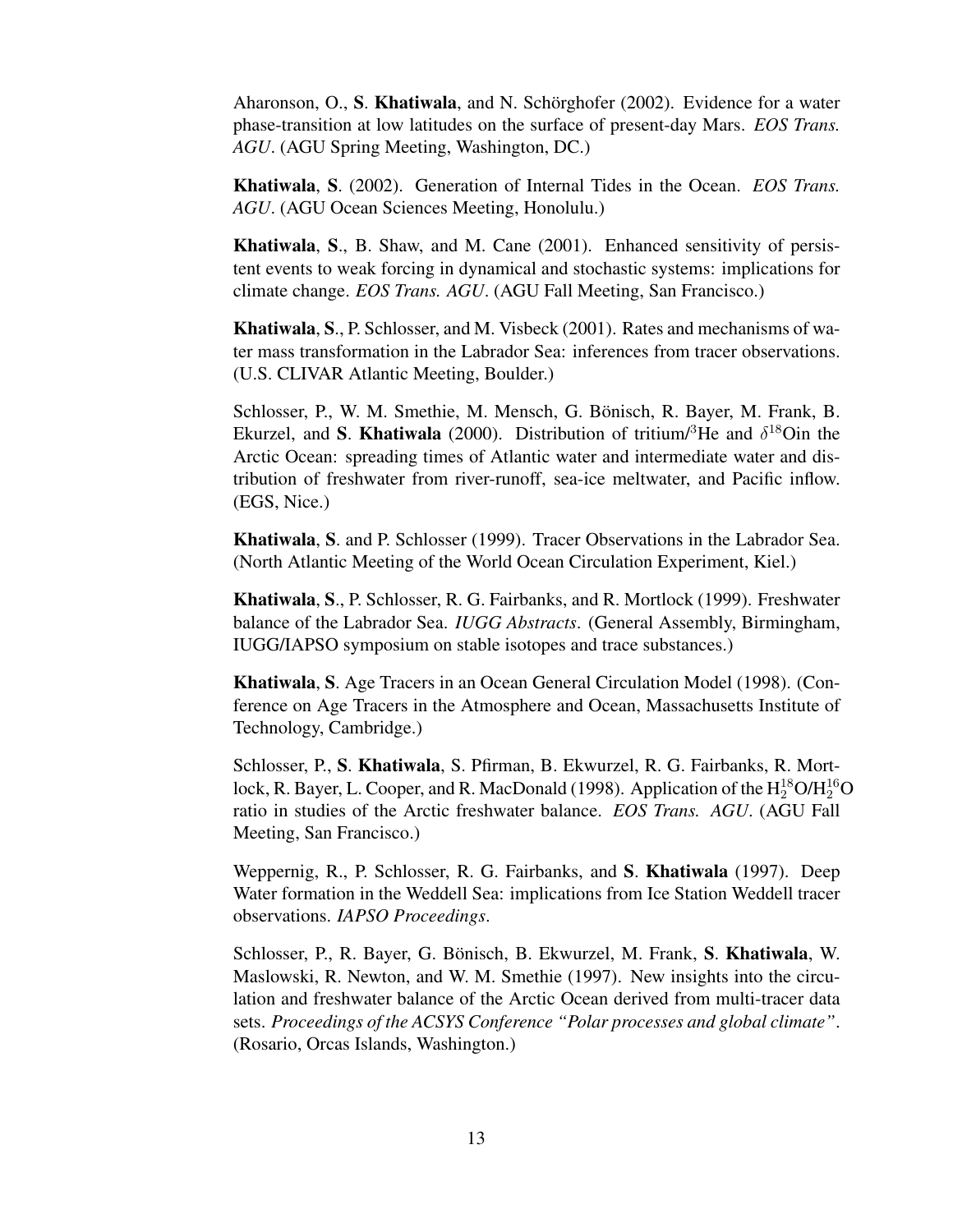Invited Talks Rutgers University, Institute of Marine and Coastal Sciences Seminar, March 2012. Constraining ocean ventilation time scales with tracer observations: implications for anthropogenic  $CO<sub>2</sub>$  uptake and radiocarbon ages.

> Massachusetts Institute of Technology, Oceanography Seminar, March 2011. Constraining ocean ventilation time scales with tracer observations: implications for anthropogenic  $CO<sub>2</sub>$  uptake and radiocarbon ages.

> Woods Hole Oceanographic Institution, Physical Oceanography Seminar, January 2011. Constraining ocean ventilation time scales with tracer observations: implications for anthropogenic  $CO<sub>2</sub>$  uptake and radiocarbon ages.

> Plenary speaker at the 3rd Bi-annual Symposium Future Ocean, University of Kiel, Kiel, September 2010. Reconstruction of the ocean sink of anthropogenic carbon over the Industrial era

> Invited talk at the COCOS-RECCAP Workshop on "Regional Carbon Cycle Assessment on Land and Oceans", Viterbo, Italy, October 2010. Mapping timevarying distribution of anthropogenic carbon.

> Invited talk at the AGU Ocean Sciences Meeting, Portland, February 2010. Mapping the time-varying distribution of anthropogenic carbon in the ocean with Green functions.

> Frontier Research Center for Global Change, Yokohama, Japan, December 2009. Understanding recent changes in the Southern Ocean sink of anthropogenic  $CO<sub>2</sub>$ .

> Center for Atmospheric and Oceanic Studies, Tohoku University, Sendai, Japan, December 2009. The ocean sink of anthropogenic  $CO<sub>2</sub>$ .

> National Oceanography Center, University of Southampton, Southampton, May 2009. Data assimilation and parameter optimization in global ocean biogeochemical models.

> University of Oxford, Oxford, Department of Earth Sciences, May 2009. Toward a prognostic model of Nd isotopes in the ocean.

> School of Earth and Atmospheric Science, Georgia Institute of Technology, March 2009. The ocean sink of anthropogenic  $CO<sub>2</sub>$ .

> Nicholas School of the Environment, Division of Earth and Ocean Sciences, Duke University, March 2009. The ocean sink of anthropogenic  $CO<sub>2</sub>$ .

> Department of Oceanic and Atmospheric Sciences, University of Wisconsin, January 2009. An observationally-based reconstruction of the 3-dimensional, timedependent history of anthropogenic carbon in the ocean and its implications for the global carbon cycle.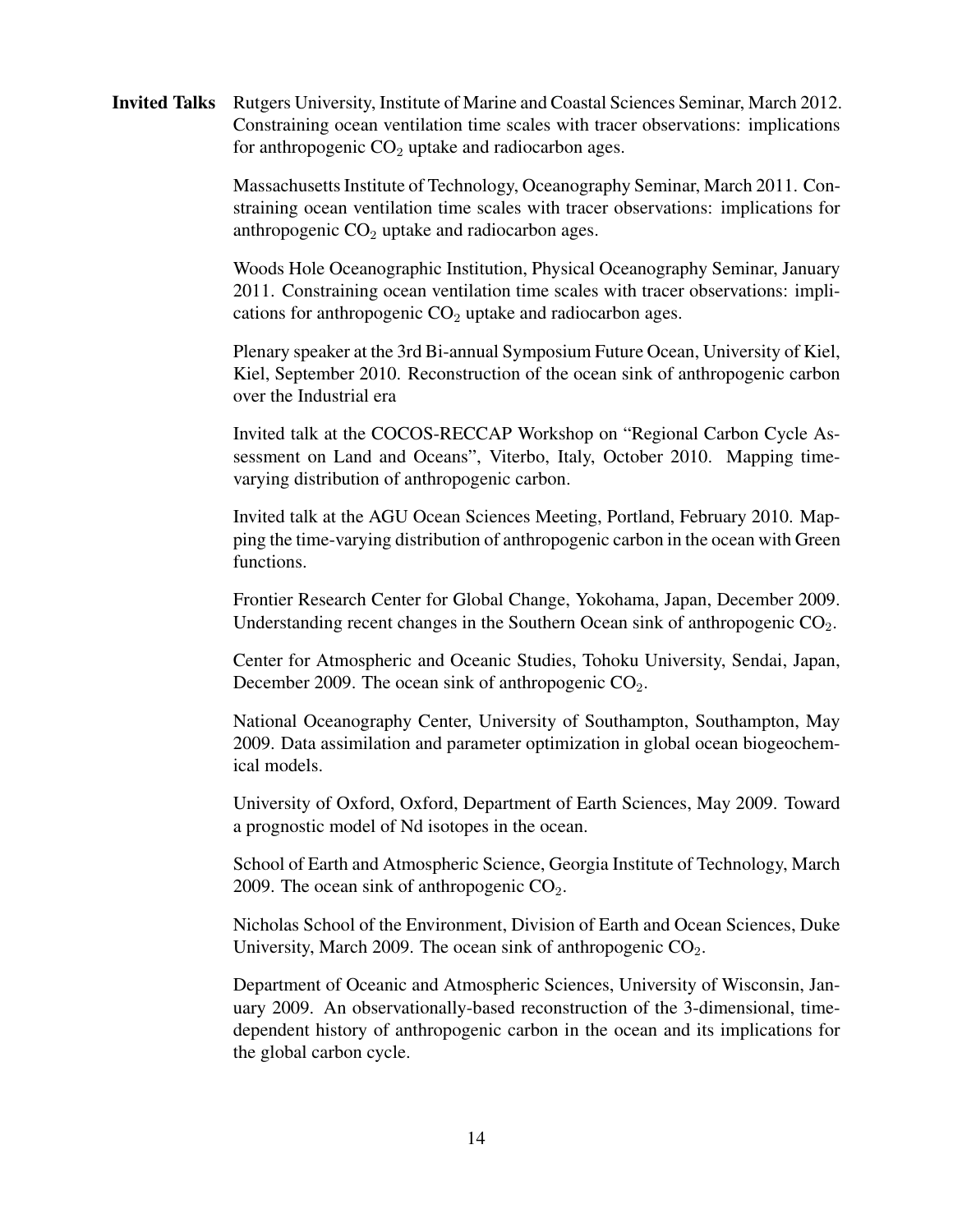Frontier Research Center for Global Change, Yokohama, Japan, January 2009. Fast spin up of global ocean biogeochemical models using matrix-free Newton-Krylov

University of California, Los Angeles, Atmospheric Science Seminar, February 2008. Inverse modeling of ocean ventilation and anthropogenic  $CO<sub>2</sub>$  uptake.

Invited speaker at the MARUM workshop on "Reconstruction of the Glacial Deep Ocean Circulation", University of Bremen, Bremen, November 2008.

Plenary speaker at the Ocean Carbon and Biogeochemistry Workshop, Woods Hole, July 2008. Global ocean uptake and storage of anthropogenic carbon estimated using transit-time distributions.

Invited talk at the 4th Scientific Computing Conference (Theme: "Data Assimilation in Geosciences") of the Institut für Informatik, University of Kiel, Kiel, June 2008. Observational constraints on parameterizations of particulate organic matter export and remineralization in global biogeochemical models.

Invited talk in the session on Ocean Tracers and Anthropogenic  $CO<sub>2</sub>$  at the EGU General Assembly, Vienna, April 2008. Global ocean uptake and storage of anthropogenic carbon estimated using transit-time distributions.

University of California, Los Angeles, Atmospheric Science Seminar, February 2008. Inverse modeling of ocean ventilation and anthropogenic  $CO<sub>2</sub>$  uptake.

University of California, Santa Cruz, Ocean Science Seminar, February 2008. Global ocean uptake and storage of anthropogenic carbon estimated using transittime distributions.

Massachusetts Institute of Technology, Oceanography Seminar, February 2008. Fast spin up of global ocean biogeochemical models using matrix-free Newton-Krylov.

Woods Hole Oceanographic Institution, Marine Chemistry and Geochemisry Seminar, February 2008. Global ocean uptake and storage of anthropogenic carbon estimated using transit-time distributions.

GEOTRACES Data-Model Synergy Workshop, Delmenhorst, September 2007. Fast offline forward and adjoint modeling of ocean biogeochemical and paleoceanographic tracers using the transport matrix method.

ETH Zurich, Environmental Physics Group Seminar, Institut fur Biogeochemie ¨ und Schadstoffdynamik, September 2007. A computational framework for simulation of biogeochemical tracers in the ocean.

Invited talk at the "Minisymposium on Implicit and Adjoint Techniques in Ocean Modeling", SIAM Conference on Mathematical and Computational Issues in the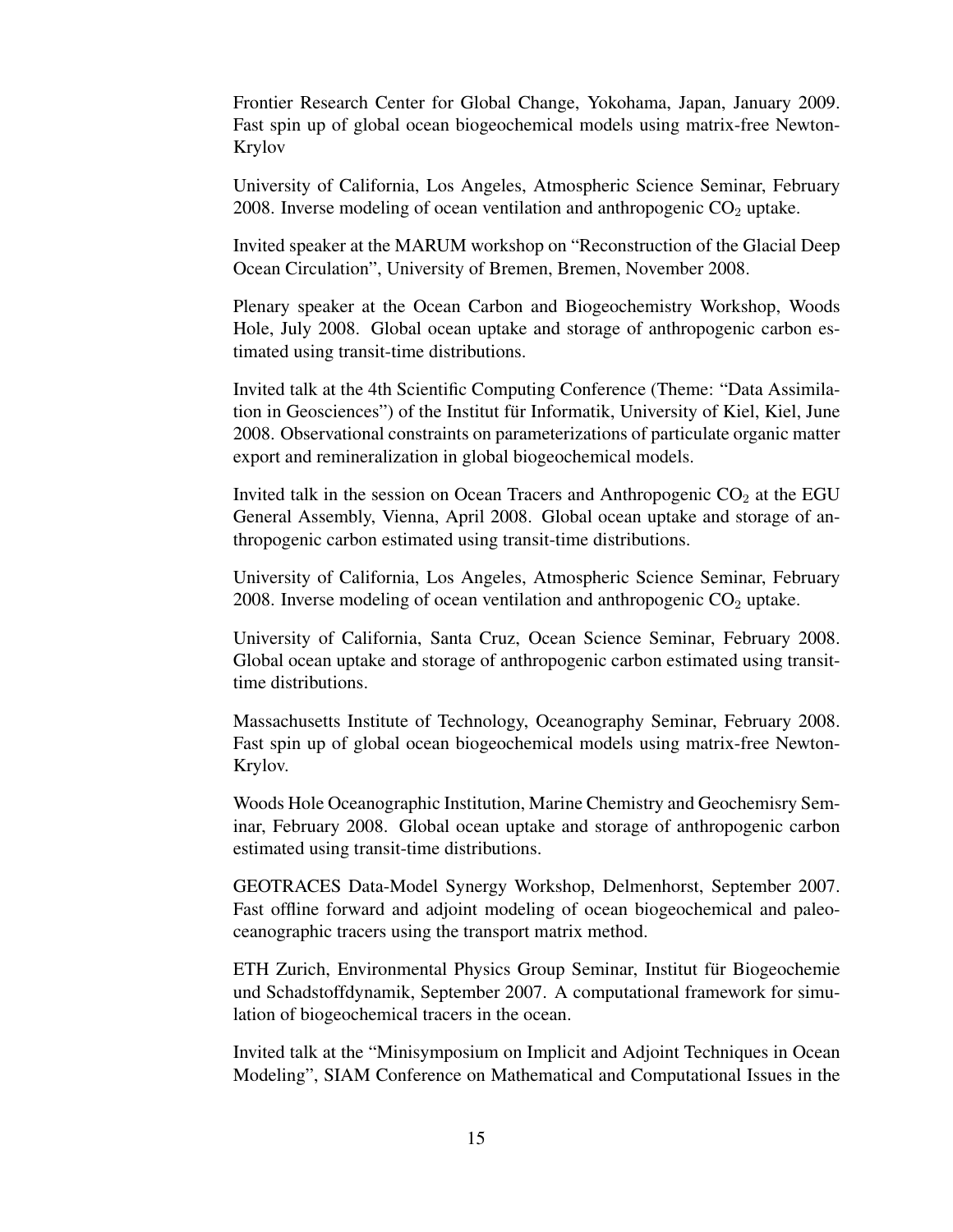Geosciences, Santa Fe, March 2007. Newton-Krylov Methods for Fast Dynamical Spinup of Ocean General Circulation Models.

Harvard University, Climate Seminar, April 2007. Global ocean uptake and storage of anthropogenic carbon estimated using transit-time distributions

University of Colorado, Boulder/CIRES, March 2007. Global ocean uptake and storage of anthropogenic carbon estimated using transit-time distributions

School of Earth and Environmental Sciences, Queens College/CUNY, March 2007. Global ocean uptake and storage of anthropogenic carbon estimated using transittime distributions

Lamont-Doherty Earth Observatory, Geochemistry Seminar, Feb 2007. Global ocean uptake and storage of anthropogenic carbon estimated using transit-time distributions

International Research Institute for Climate and Society, Columbia University, New York, November 2006. Newton-Krylov Methods for Fast Dynamical Spinup of Ocean General Circulation Models

Alfred Wegener Institute fur Polar-und Meeresforschung, Bremerhaven, Germany, ¨ October 2006. Anthropogenic Carbon Uptake by the Ocean Estimated Using Transit-Time Distributions.

Max-Planck Institut für Meteorologie and the University of Hamburg, Germany, October 2006. Anthropogenic Carbon Uptake by the Ocean Estimated Using Transit-Time Distributions.

IFM-GEOMAR, Universitat Kiel, Germany, October 2006. Anthropogenic Car- ¨ bon Uptake by the Ocean Estimated Using Transit-Time Distributions.

Ecosystem Change Research Program Seminar Series, Frontier Research Center for Global Change, Yokohama, Japan, May 2006. Anthropogenic Carbon Uptake by the Ocean Estimated Using Transit-Time Distributions.

NASA Goddard Institute for Space Studies, New York, April 2006. Fast Dynamical Spinup of Ocean General Circulation Models

Lamont-Doherty Earth Observatory, Climate and Physical Oceanography Seminar, April 2006. Anthropogenic Carbon Uptake by the Ocean Estimated Using Transit-Time Distributions.

Columbia University, Applied Physics Research Conference, October 2005. Newton-Krylov Methods for Fast Dynamical Equilibration of Ocean Climate Models.

Courant Institute for Mathematical Sciences, NYU, Colloquium in Atmosphere-Ocean Science, March 2004. A novel strategy for accelerated simulation of passive tracers in ocean circulation models.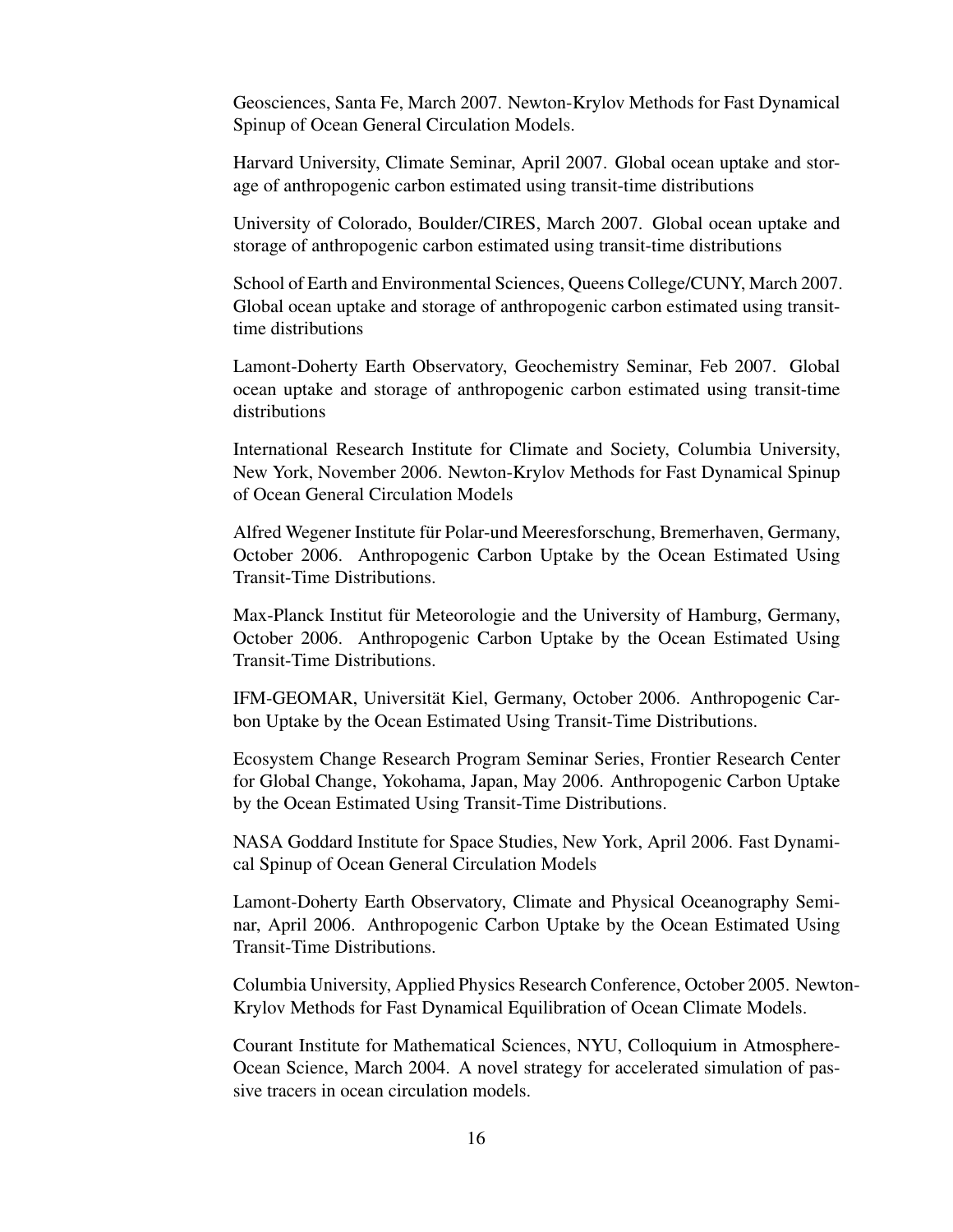Lamont-Doherty Earth Observatory, Climate and Physical Oceanography Seminar, March 2004. A novel strategy for accelerated simulation of passive tracers in ocean circulation models.

Columbia University, IGERT Applied Mathematics Seminar Series, March 2004. Accelerated simulation of geochemical tracers in ocean circulation models.

NASA Goddard Institute for Space Studies, New York, January 2004. Geochemical tracer simulation in ocean circulation models.

Geophysical Fluid Dynamics Laboratory/Princeton University, May 2003. A novel strategy for accelerated simulation of passive tracers in ocean circulation models.

Massachusetts Institute of Technology, Oceanography and Climate Seminar, April 2003. A novel strategy for accelerated simulation of passive tracers in ocean circulation models.

Columbia University, IGERT Applied Mathematics Seminar Series, February 2003. Martian geomorphology, slope-streaks, and the potential role of water.

Johns Hopkins University, Center for Environmental and Applied Fluid Mechanics, February 2003. Generation of internal tides in a fluid of finite depth: Analytical and numerical calculations.

Columbia University, Applied Physics Research Conference, November 2002. Sensitivity of atmospheric flow regimes to anthropogenic forcing: Insights from simple dynamical and stochastic systems.

Lamont-Doherty Earth Observatory, Climate and Physical Oceanography Seminar, September 2002. Generation of internal tides in a fluid of finite depth: Analytical and numerical calculations.

Woods Hole Oceanographic Institution, Physical Oceanography Seminar, March 2002. Generation of internal tides in the ocean.

Massachusetts Institute of Technology, Oceanography and Climate Seminar, February 2002. Internal tide generation in a finite depth ocean.

University of Chicago, Department of the Geosciences, January 2002, Sensitivity of atmospheric flow regimes to anthropogenic forcing: Insights from simple dynamical and stochastic systems.

Geophysical Fluid Dynamics Laboratory/Princeton University, November 2001. Age tracers and transit-time distributions in the ocean.

Woods Hole Oceanographic Institution, Physical Oceanography Seminar, June 2001. Rates and mechanisms of water mass transformation in the Labrador Sea as inferred from tracer observations.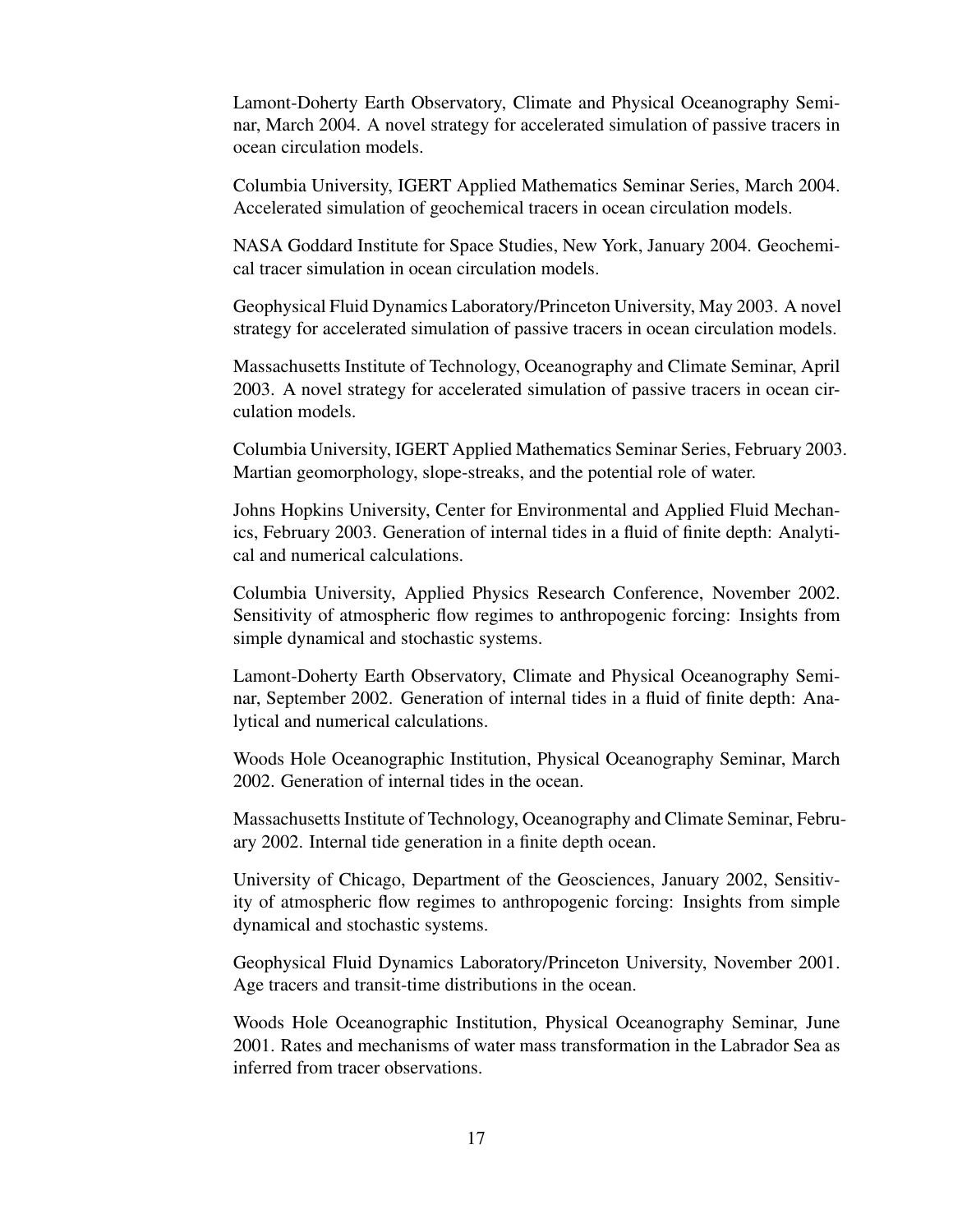Workshops Workshop on Joint Oceanic and Atmospheric Biogeochemical Data Assimilation, Göttingen, July 2012. (Co-organizer with R. Keeling, M. Heimann, and C. Roedenbeck, N. Gruber, and I. Kriest.)

GEOTRACES Data-Model Synergy Workshop, Barcelona, November 2011.

MARUM workshop on "Reconstruction of the Glacial Deep Ocean Circulation", University of Bremen, Bremen, November 2008.

Ocean Carbon and Biogeochemistry Workshop, Woods Hole, July 2008.

GEOTRACES Data-Model Synergy Workshop, Delmenhorst, September 2007.

Combining data and models - statistical analysis and data assimilation in biogeochemical oceanography, EUR-OCEANS/CARBOOCEAN Summer School 2007, IFM-GEOMAR/University of Kiel, September 2007.

Sixth Workshop on the DOE Advanced Computational Software Collection (ACTS), Lawrence Berkeley National Laboratory, August 2005.

World Ocean Circulation Experiment Young Investigator Workshop on Inverse Methods, National Center for Atmospheric Research, Boulder, June 2000.

Summer School on Inverse Methods and Data Assimilation, College of Oceanic and Atmospheric Sciences, Oregon State University, Corvallis, July 1999.

Summer School in Geophysical and Environmental Fluid Dynamics, Department of Applied Mathematics and Theoretical Physics, University of Cambridge, England, September 1998.

NASA Earth Science Summer School, Jet Propulsion Laboratories, California Institute of Technology, Pasadena, July 1993.

### Professional Experience and Community Service

Member of Editorial board of *Ocean Modelling*: July 2009-present.

Corresponding author for "Ocean Observations" chapter for the IPCC 5th Assessment Report (AR5).

Corresponding author for "Carbon and Other Biogeochemical Cycles" chapter for the IPCC 5th Assessment Report (AR5).

Co-author of "The Global Carbon Cycle" section of the *State of the Climate* report for 2009 and 2010 published by the American Meteorological Society.

Lead author and coordinator for the chapter on global ocean carbon storage for the Global Carbon Project's "REgional Carbon Cycle Assessment and Processes" (RECCAP) report.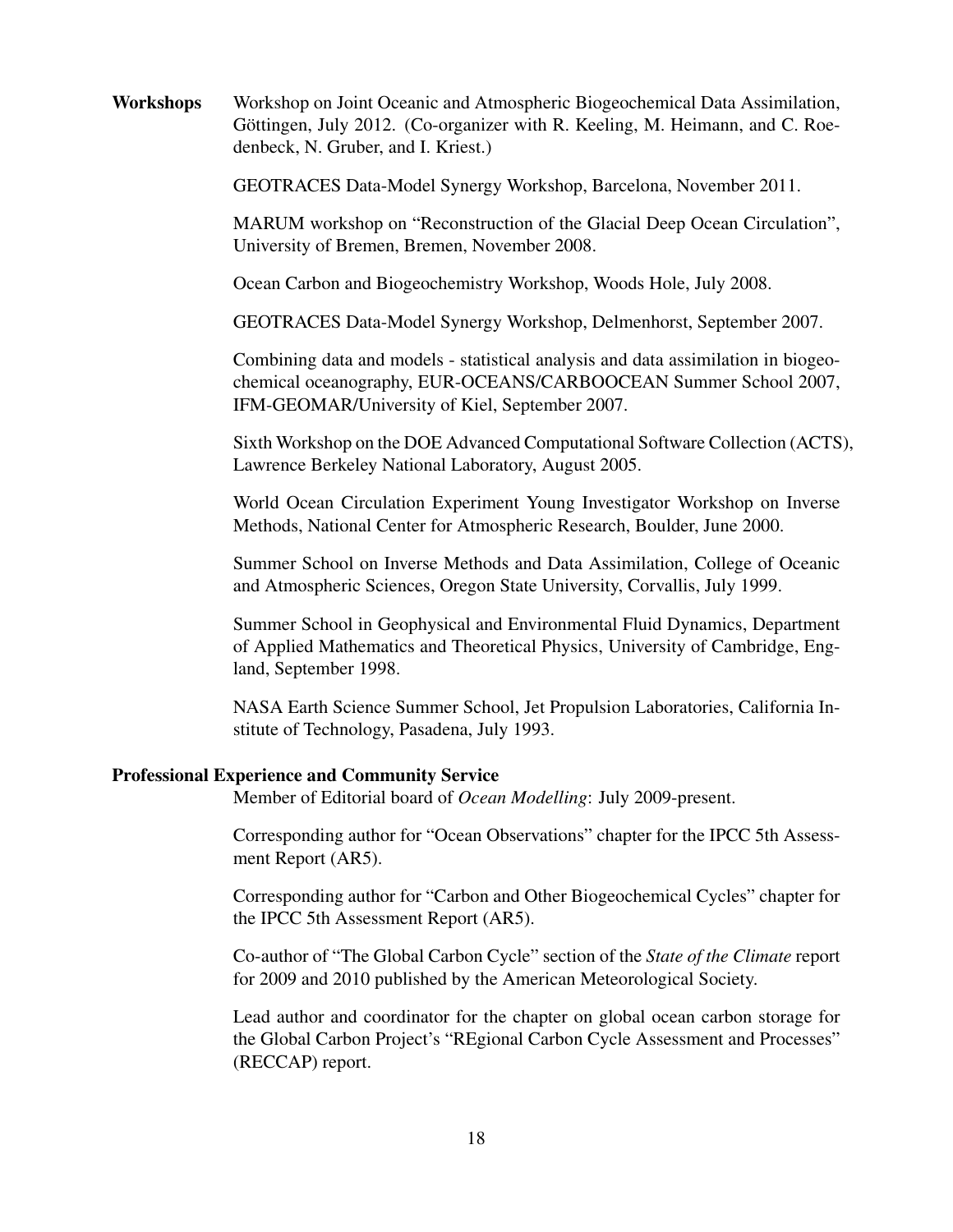Organized a session at the 2010 AGU Ocean Sciences Meeting on *Advances in Computational Oceanography* (co-organizer: W. Weijer, LANL and P. Heimbach, MIT)

NSF Ocean Sciences Review Panel, May 2009.

Lamont-Doherty Earth Observatory Promotions and Careers Subcommittee, Junior staff representative (February 2008-August 2009).

Organized a session at the 2008 AGU Ocean Sciences Meeting on *Implicit and Adjoint Techniques in Oceanography* (co-organizer: W. Weijer, LANL)

Invited lecturer at the EUR-OCEANS/CARBOOCEAN Summer School: "Combining data and models - statistical analysis and data assimilation in biogeochemical oceanography", IFM-GEOMAR/University of Kiel, September 2007.

Reviewed articles for *Glob. Biogeochem. Cycles*, *Nature*, *Science*, *J. Climate*, *J. Fluid Mech.*, *Ocean Modell.*, *J. Phys. Oceanogr.*, *J. Atmos. Sci.*, *Rev. Geophys.*, *Geophys. Res. Lett.*, *J. Geophys. Res.*, *Continental Shelf Res.*, *Annals of Glaciology*, *J. Mar. Sys.*, and *J. Mar. Chem*.

Reviewed proposals for NSF, NOAA, ONR, and UK NERC.

#### Seagoing Experience

Hudson River, Summer 2002 Deployment and recovery of ADCP for turbulence measurements.

ACCE NORTH ATLANTIC CRUISE, R/V KNORR

North Atlantic, June 1997

Collection of samples for tritium,  ${}^{3}$ He, and  $\delta^{18}$ O analyses to study ventilation of the North Atlantic.

OFFICE OF NAVAL RESEARCH LABRADOR SEA CONVECTION EXPERIMENT, R/V KNORR

Labrador Sea, February–March 1997

CTD, measurement of CFCs, and collection of samples for tritium,  ${}^{3}$ He, and  $\delta^{18}$ O analyses analyses to study convection in the Labrador Sea.

PRIMER CRUISE, R/V ENDEAVOR Western North Atlantic, August 1996 Collected samples for tritium,  ${}^{3}$ He, and  $\delta^{18}$ O analyses to study the Deep Western Boundary Current.

WOCE AR7W CRUISE, R/V HUDSON Labrador Sea, May 1996 Collected samples for tritium,  ${}^{3}$ He, and  $\delta^{18}$ O analyses to study deep water formation in the Labrador Sea.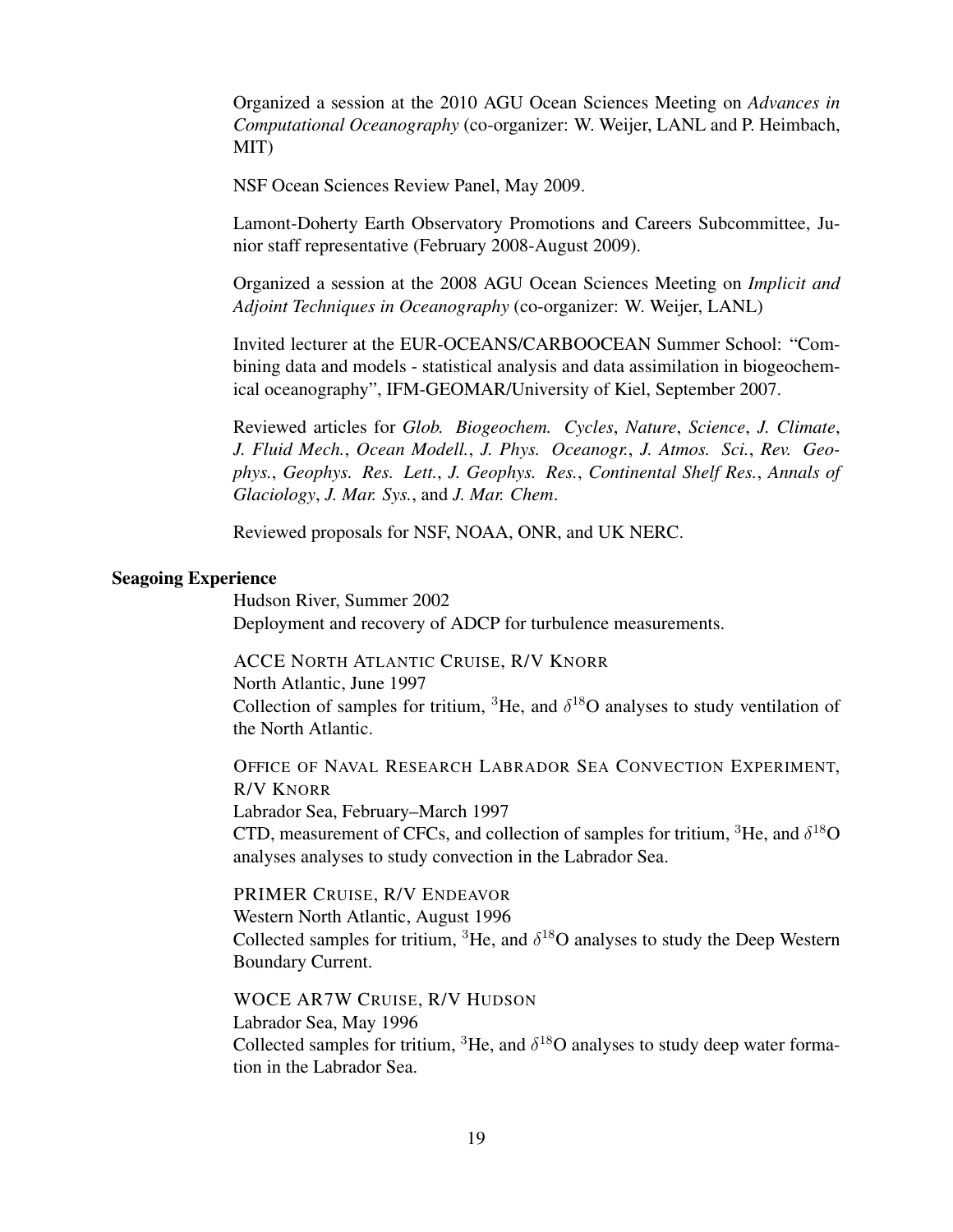Mentoring Postdocs: Thomas Arsouze.

Graduate students: Jordan Landers (Dept. of Earth and Environmental Sciences); Francesca Terenzi (Dept. of Applied Physics and Applied Mathematics); Kevin Jones (Dept. of Earth and Environmental Sciences); Daiwei Wang (Dept. of Earth and Environmental Sciences); Kate Eckerle (Dept. of Earth and Environmental Sciences)

Interns: Thomas Meyer (Applied Math: Spring 2012-present); Sarah Starke (NSF REU: Summer 2008); James Gambino (Applied Math; Fall 2006-Spring 2008); Sergey Voronin (Applied Math and Computer Science; Spring 2006-Fall 2007); Joesph Jailer-Coley (Applied Math; Fall 2006); Michael Silberman (Applied Math; Summer 2006); Timothy Merlis (Applied Math; Summer 2005-Spring 2006), Monika Kopacz (Applied Math; Summer 2003); Benjamin Ricaud (Mathematics at Ecole Nationale Supérieure de Techniques Avancées; Summer 2003).

Teaching Spring 2013. Scheduled to teach *EESC G4015, Humans and the Carbon Cycle*, Columbia University.

> Spring 2008. Instructor for *APPH E4210, Geophysical Fluid Dynamics*, Columbia University.

> Fall 2007. Instructor for *EESC V2100: Earth's Environmental System: Climate*, Columbia University.

> Spring 2007. Taught several lectures (substitute instructor for Adam Sobel) of *APPH E4210, Geophysical Fluid Dynamics*, Columbia University.

> Fall 2006. Taught several lectures (substitute instructor for Adam Sobel) of *APPH E4200, Physics of Fluids*, Columbia University.

> Spring 2006. Instructor for *EESC G9802, Seminar in Geochemistry: Toward an improved understanding of paleoceanographic proxies: combining models with data*, Columbia University.

[http://www.ldeo.columbia.edu/˜spk/Classes/G9802\\_PaleoPr](http://www.ldeo.columbia.edu/~spk/Classes/G9802_PaleoProxies/paleo.html)oxies/ [paleo.html](http://www.ldeo.columbia.edu/~spk/Classes/G9802_PaleoProxies/paleo.html)

Spring 2005. Instructor for *APPH E4210, Geophysical Fluid Dynamics*, Columbia University.

[http://www.ldeo.columbia.edu/˜spk/Classes/APPH4210\\_GFD/](http://www.ldeo.columbia.edu/~spk/Classes/APPH4210_GFD/2005/gfd2005.html) [2005/gfd2005.html](http://www.ldeo.columbia.edu/~spk/Classes/APPH4210_GFD/2005/gfd2005.html)

Fall 2004. Instructor for *EESC W4950 Mathematical Methods in Earth Science*, Columbia University. (Co-taught with Paul Richards.)

Spring 2004. Instructor for *APPH E4210, Geophysical Fluid Dynamics*, Columbia University.

[http://www.ldeo.columbia.edu/˜spk/Classes/APPH4210\\_GFD/](http://www.ldeo.columbia.edu/~spk/Classes/APPH4210_GFD/2004/gfd2004.html) [2004/gfd2004.html](http://www.ldeo.columbia.edu/~spk/Classes/APPH4210_GFD/2004/gfd2004.html)